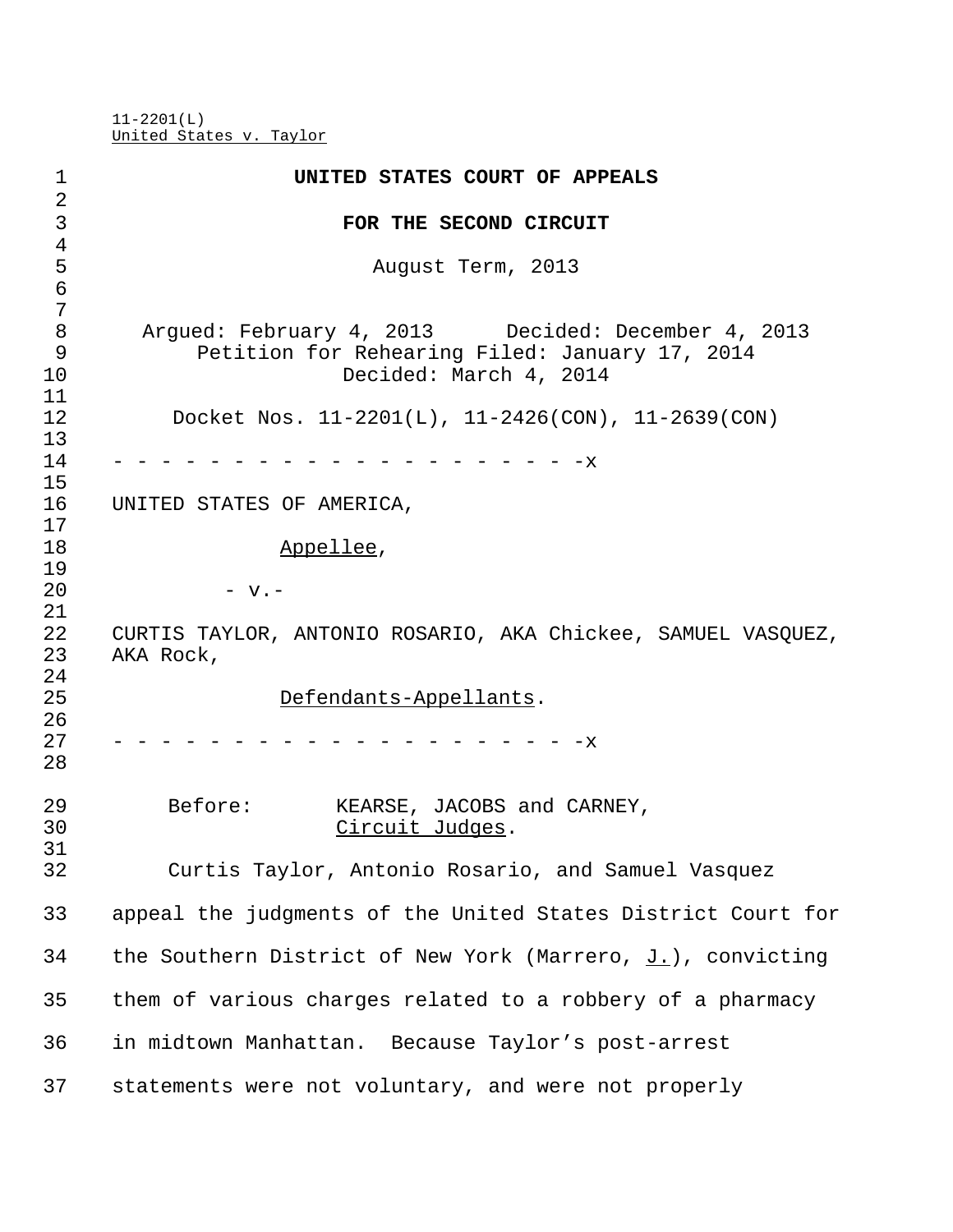redacted, the convictions are VACATED, and the case is

REMANDED for a new trial.

| $\mathsf{3}$<br>$\overline{4}$<br>5<br>$\epsilon$  |                                                             | KELLEY J. SHARKEY, Brooklyn, New<br>York, for Defendant-Appellant<br>Curtis Taylor.                                                                                                                                              |
|----------------------------------------------------|-------------------------------------------------------------|----------------------------------------------------------------------------------------------------------------------------------------------------------------------------------------------------------------------------------|
| 7<br>8<br>9<br>10                                  |                                                             | JILLIAN S. HARRINGTON, Monroe<br>Township, New Jersey, for<br>Defendant-Appellant Antonio<br>Rosario.                                                                                                                            |
| 11<br>12<br>13<br>14<br>15                         |                                                             | COLLEEN P. CASSIDY, Federal<br>Defenders of New York, Inc., New<br>York, New York, for Defendant-<br>Appellant Samuel Vasquez.                                                                                                   |
| 16<br>17<br>18<br>19<br>20<br>21<br>22<br>23<br>24 |                                                             | CHRISTOPHER D. FREY (Michael<br>Bosworth, on the brief),<br>Assistant United States<br>Attorneys, for Preet Bharara,<br>United States Attorney for the<br>Southern District of New York,<br>New York, New York, for<br>Appellee. |
| 25<br>26<br>27                                     | DENNIS JACOBS, Circuit Judge:                               |                                                                                                                                                                                                                                  |
| 28                                                 |                                                             | The United States petitions for rehearing following our                                                                                                                                                                          |
| 29                                                 | decision in United States v. Taylor, 736 F.3d 661 (2d Cir.  |                                                                                                                                                                                                                                  |
| 30                                                 | 2013). The petition is granted, and the opinion filed       |                                                                                                                                                                                                                                  |
| 31                                                 | December 4, 2013 is withdrawn. For the reasons that follow  |                                                                                                                                                                                                                                  |
| 32                                                 | in our revised opinion, we vacate the convictions of the    |                                                                                                                                                                                                                                  |
| 33                                                 | three defendants and remand for a new trial.                |                                                                                                                                                                                                                                  |
| 34                                                 | Curtis Taylor, Antonio Rosario, and Samuel Vasquez          |                                                                                                                                                                                                                                  |
| 35                                                 | appeal judgments of conviction entered in the United States |                                                                                                                                                                                                                                  |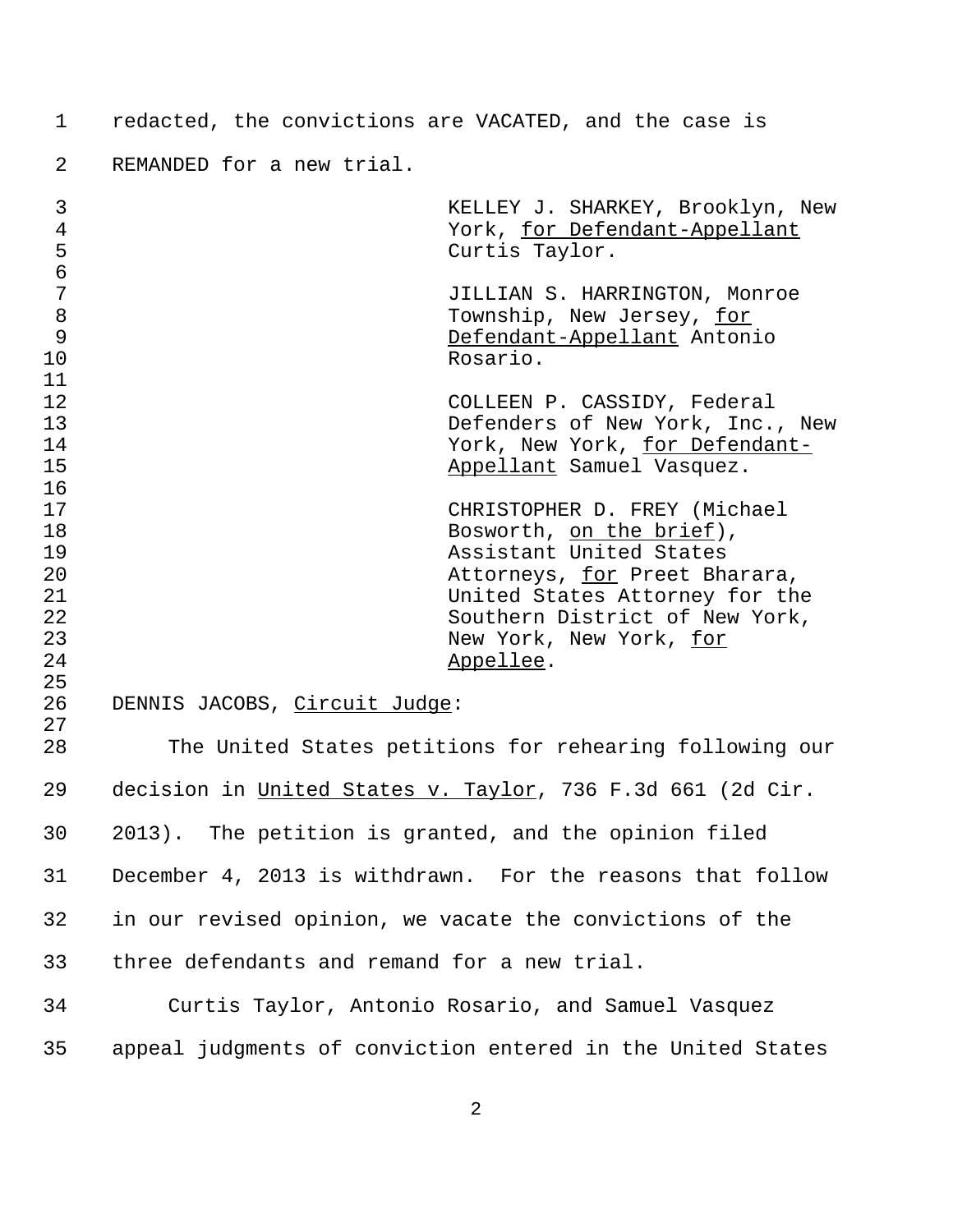District Court for the Southern District of New York (Marrero, J.) for conspiring to commit Hobbs Act robbery and brandishing a firearm during a crime of violence, among other offenses related to the robbery of a pharmacy in midtown Manhattan. Taylor, who claims to have attempted suicide by pills as he was arrested, argues that he was incapacitated when he incriminated himself post-arrest, and that the court's decision to admit those statements into 9 evidence violated his rights under Miranda v. Arizona, 384 U.S. 436 (1966), and the Due Process Clause of the Constitution. Rosario and Vasquez, who raise separate issues, join Taylor's challenge to the extent that Taylor's confession was used against them, and appeal the denial of their motion to sever on the ground that Taylor's statements caused prejudicial spillover and violated the confrontation 16 right protected under Bruton v. United States, 391 U.S. 123 (1968).

 This is a close case. But even assuming that Taylor's initial waiver of his Miranda rights was knowing and voluntary, Taylor was largely stupefied when he made his post-arrest statements, as confirmed by the testimony of the law enforcement agents and the pretrial services officer who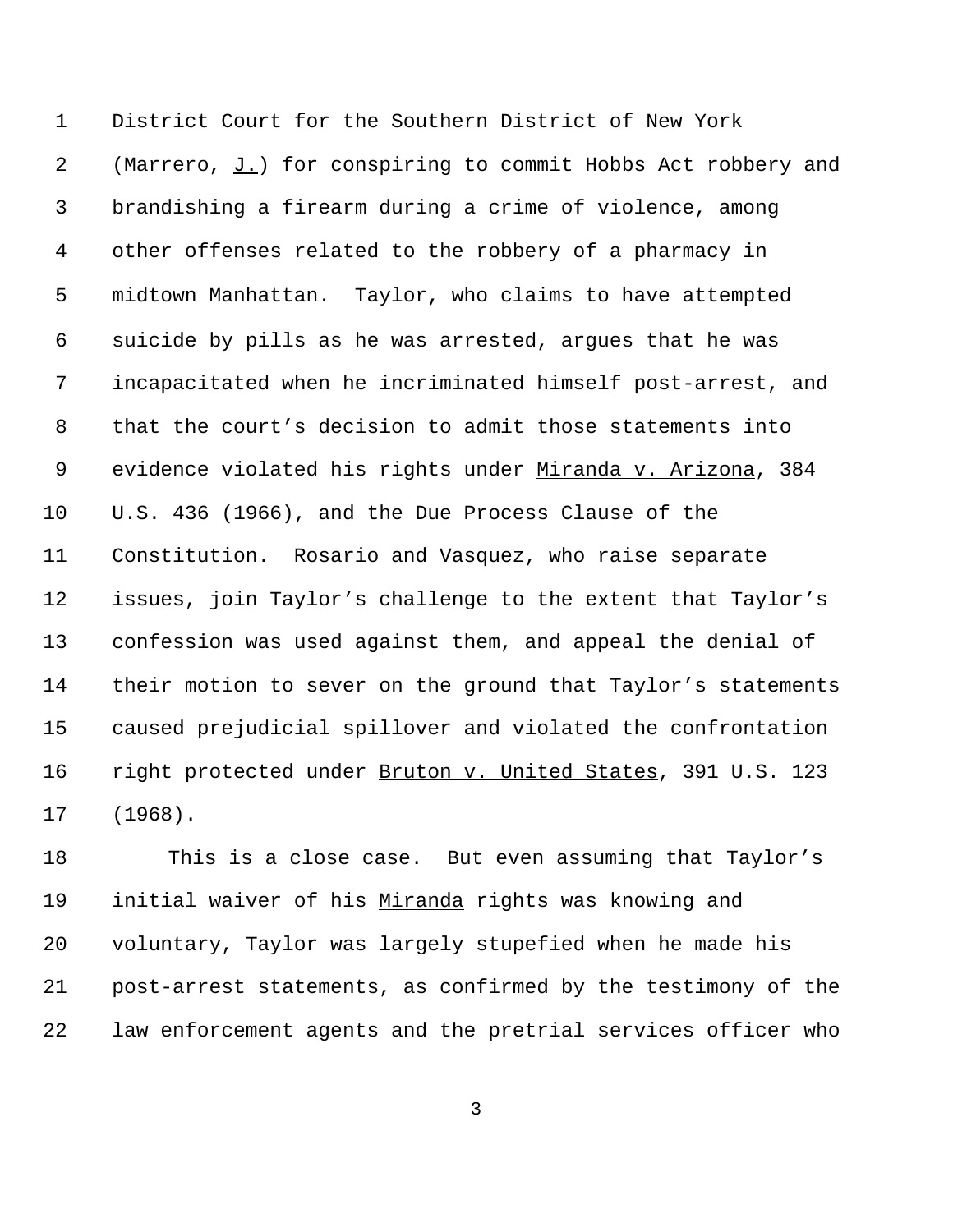interviewed him, and by the evaluations of staff psychologists at the Metropolitan Correctional Center ("MCC"). The agents and officer testified that Taylor fell asleep repeatedly during questioning and was only intermittently alert. Although their testimony also suggests--and the district court found--that Taylor's incriminating statements were made in relatively lucid intervals, Taylor was impaired throughout, and his interrogators took undue advantage of that impairment by continuing to question him. We therefore conclude that Taylor's post-arrest statements were not voluntary. We further conclude that admitting those statements into evidence was not harmless. His conviction is therefore vacated and remanded for a new trial. And because Taylor's statements were redacted in a manner that left obvious indicia that the co-defendants' names had been deleted, their convictions are also vacated and remanded for a new trial.

**I**

 On Christmas Eve 2008, Vasquez drove Taylor and Rosario from the Bronx to midtown Manhattan to rob a pharmacy. With them was Luana Miller, a drug addict from Mississippi with an extensive criminal history.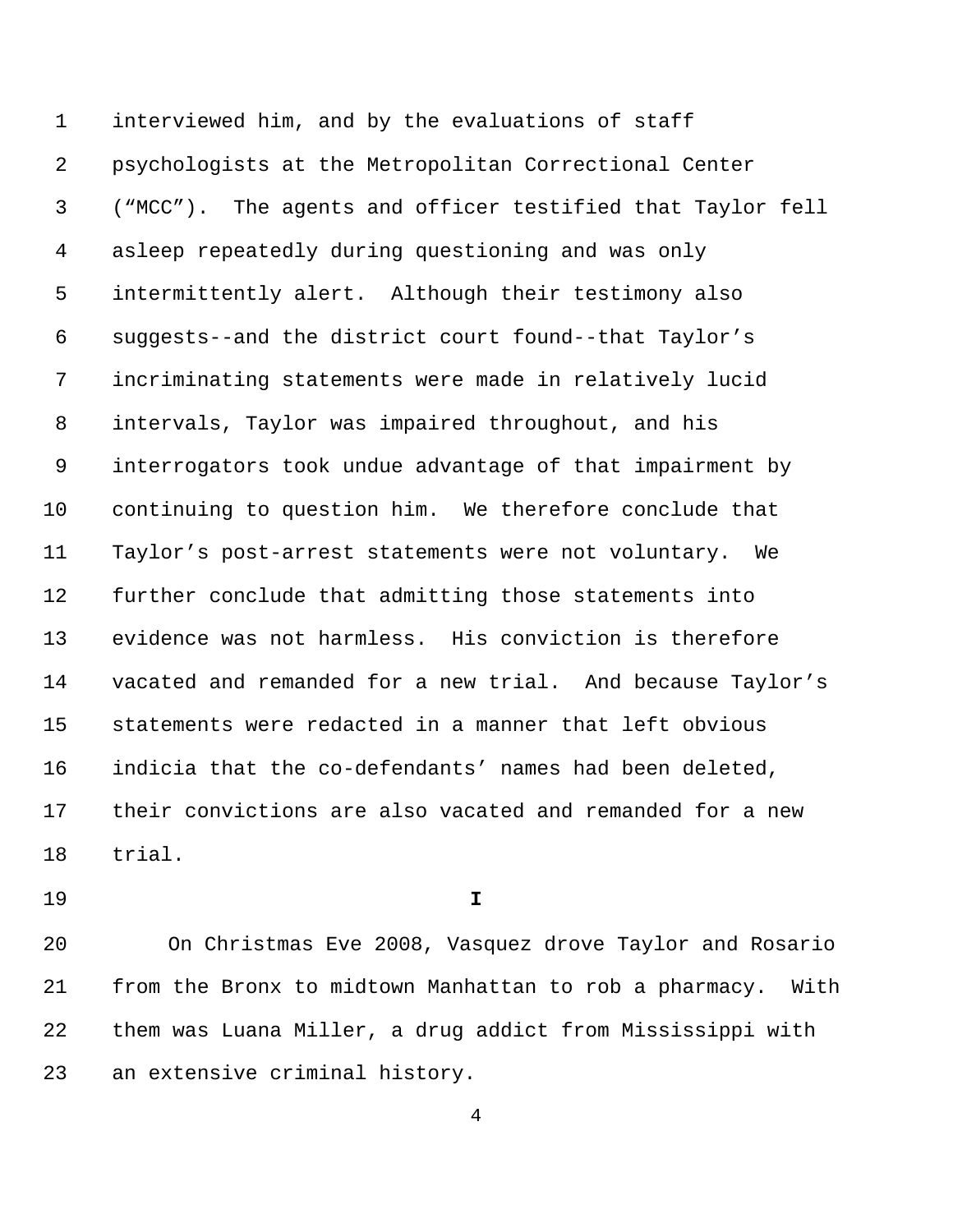En route, Miller called the pharmacy and asked them to stay open for a few minutes past 5:00 PM, so that she could pick up a prescription. At the pharmacy, Miller went in first, posing as a customer. As she spoke with the pharmacist, Rosario burst in the door brandishing a gun, screaming that it was a robbery, and demanding OxyContin: a powerful opioid for pain that is often resold illegally. The two took more than \$12,000 of controlled substances, as well as cash and subway cards, while Taylor stood lookout at the front door and Vasquez waited in the getaway car. The crew then drove back to the Bronx. Cell phone records for Taylor, Rosario, and Vasquez show that they were in the Bronx that afternoon, traveled to midtown Manhattan just before 5:00 PM, stayed near the pharmacy until just after the robbery, and then returned to the Bronx. While executing a warrant at the home of Miller's

 boyfriend in January 2009, police arrested her on outstanding warrants. Fearing extradition to Mississippi, she offered to cooperate with the government's investigation of the pharmacy robbery, and led police to Taylor, Rosario, and Vasquez.

 Around 6:00 AM on April 9, 2009, over 25 NYPD and FBI agents came to Taylor's apartment to effect his arrest.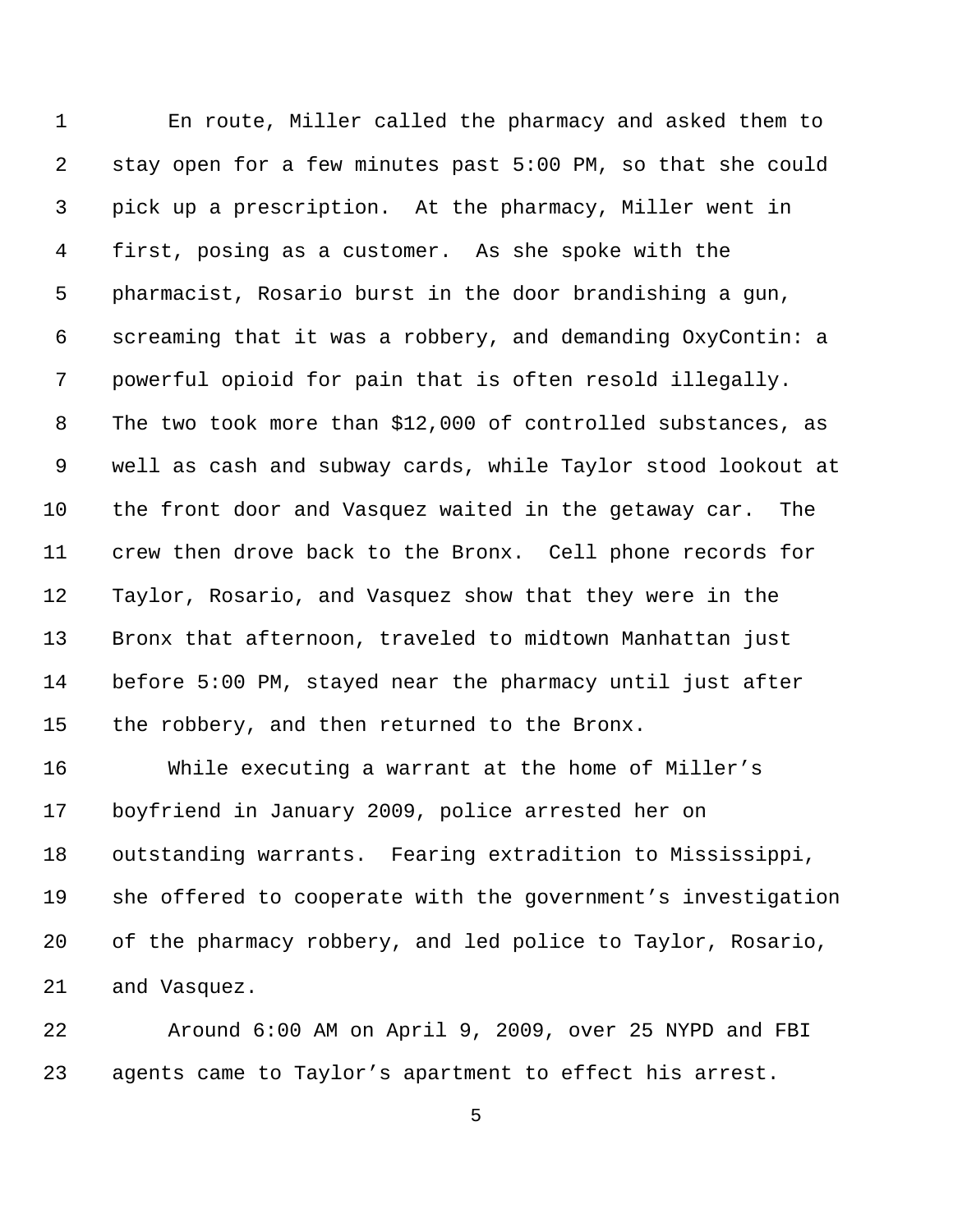Taylor claims that, amid the ensuing chaos, he attempted suicide by taking a bottle-full of Xanax pills. Taylor's daughter testified that her mother (who died before trial) reported the overdose to an officer who dismissed her and told her to "shut up." Still, the record is less than clear as to whether Taylor actually took the pills, and as to whether officers were told of his overdose.

 Around 9:30 that morning, Taylor was interviewed at FBI headquarters in downtown Manhattan by New York City Police Department Detective Ralph Burch, a member of an FBI/New York health care fraud task force. Taylor signed a form 12 waiving his Miranda rights, and went on to give a lengthy statement confessing his involvement in the robbery.

 Taylor argues that he was falling asleep and was at times unconscious during the interview. Detective Burch said that it seemed like Taylor's body was "somewhat shutting down" during the two- to three-hour interview. Supplemental App. 51. On the other hand, Burch testified that, though Taylor nodded off at times, he was "coherent" and "fluid" when he was awake and speaking:

 Mr. Taylor at times was nodding off during the interview. When we asked Mr. Taylor to listen up, that we were asking him questions, he would respond that he knew what he was being asked and he would repeat the questions back to us to show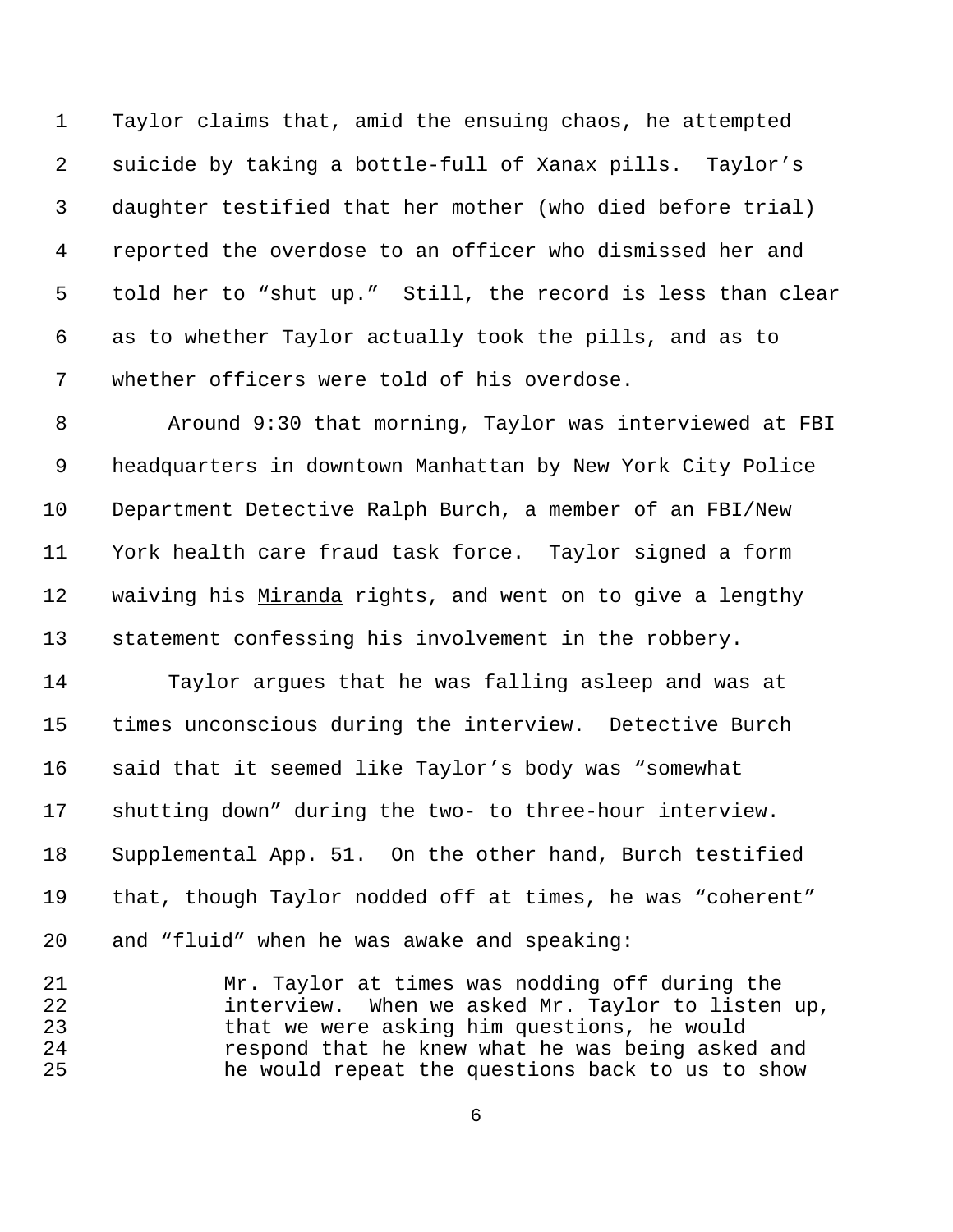him and knew what was going on. 4 Id. at 45. Detective Burch clarified that Taylor did not need to be awakened during the interview; he just had to be 6 "refocused." Id. at 46. "He seemed like he was dozing off, and we had to stress did he understand what was going on. . . . [I]t was my impression that he knew what was going on then." Id.

that he was understanding what was being asked of

 Taylor was later taken to a hospital for medical clearance before his transfer into the custody of the Marshals Service. FBI Special Agent Ian Tomas, who was also involved in the interrogation, explained that Taylor was taken to the hospital because "[t]here was some talk about him on some medication and possibly an injury he had sustained previous at a construction site." Id. at 137. Agent Tomas clarified that the hospital visit was necessary because there was some question as to whether the Marshals Service would take custody of someone who "might be off": "We felt that his do[z]ing off might be a reason the marshals wouldn't accept the custody of Mr. Taylor." Id. at 160. Taylor spent the rest of the day at the hospital sleeping, but he did not receive medical attention. He was transferred to the MCC later that evening.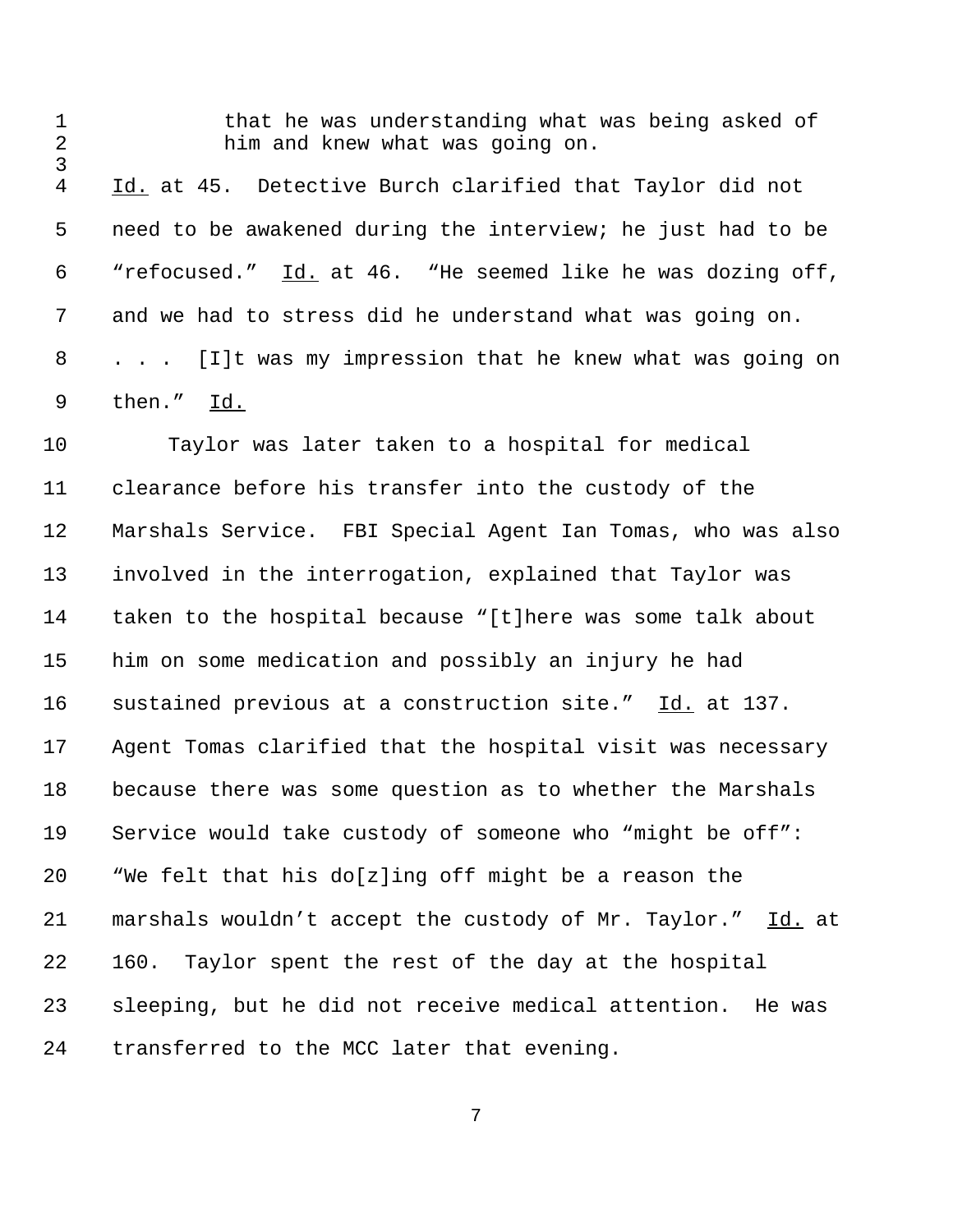The next morning, April 10, Taylor met with MCC staff psychologists. The MCC's chief psychologist, Dr. Elissa Miller, explained that they wanted to evaluate Taylor before his arraignment because they knew of Taylor's earlier schizophrenia diagnosis and several prior attempts at suicide. According to Dr. Miller (who reported on findings by staff psychologists), Taylor "presented with a thought disorder," drooled, was vague, stared blankly, and "[h]is 9 thoughts lacked spontaneity." Id. at 110. Miller testified that "if you asked him questions, he really couldn't elaborate on them because his thought process was impaired." 12 Id. at 111.

 Taylor also told one of the staff psychologists that "the day he was arrested by the FBI, he took multiple Xanax pills in an attempt to kill himself because he had promised 16 himself that he would never go back to jail." Id. at 113. Taylor told Miller that, "[a]s a result of taking all those Xanax pills, he . . . wasn't waking up and he went to the hospital." Id.

 He was then taken to the courthouse for arraignment. While awaiting arrival of a pretrial services officer, Taylor told Agent Tomas that "he wanted to clear up some issues about the charges that he was presented with." Id.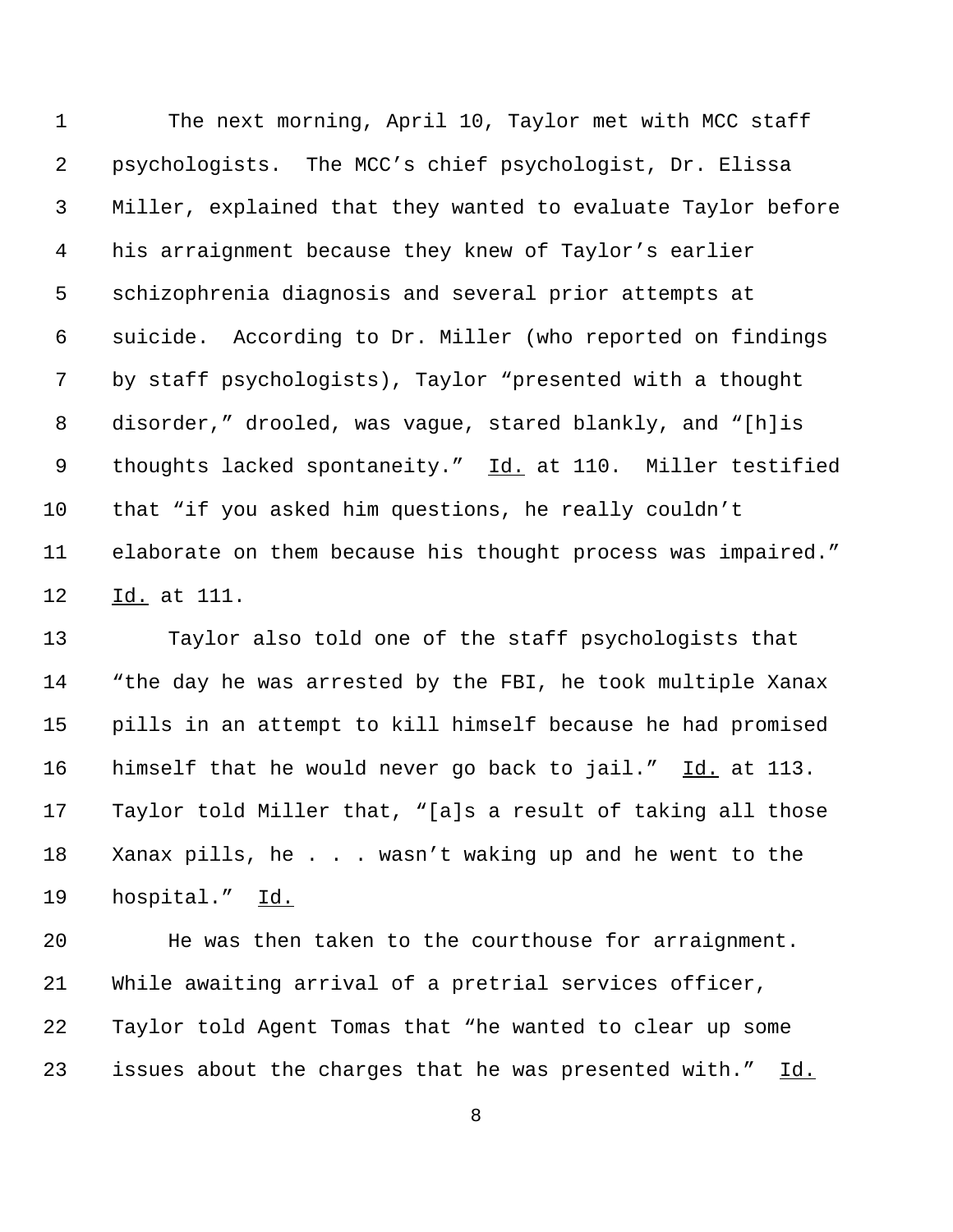at 139. Agent Tomas took Taylor to an interview room and again advised him of his Miranda rights; Taylor confessed to the robbery again.

 Around 12:30 PM that day, Taylor met with Dennis Khilkevich, a pretrial services officer. Khilkevich testified that when he arrived for the interview, Taylor "appeared sleepy and had to be awakened to be interviewed." Id. at 319. "He was sitting in a chair and he appeared as if he was asleep or he was taking a nap." Id. Khilkevich stopped the interview because Taylor "repeatedly fell asleep in the chair." Id. at 320. When the interview resumed, Taylor "was initially responsive maybe for several minutes," 13 but "[t]hen he continued to fall asleep." Id. "He had to be woken up and he would be responsive for a few minutes and 15 then he would go to sleep again." Id. Khilkevich eventually finished the interview, explaining that Taylor 17 was awake and coherent "[a]t times." Id. at 323.

18 As to the other defendants:

 • Rosario was also arrested on April 9, 2009, and **waived his Miranda rights.** He claimed at first 21 that he was in the hospital the day of the robbery, but then said he had actually been at his girlfriend's house in Queens. When told that a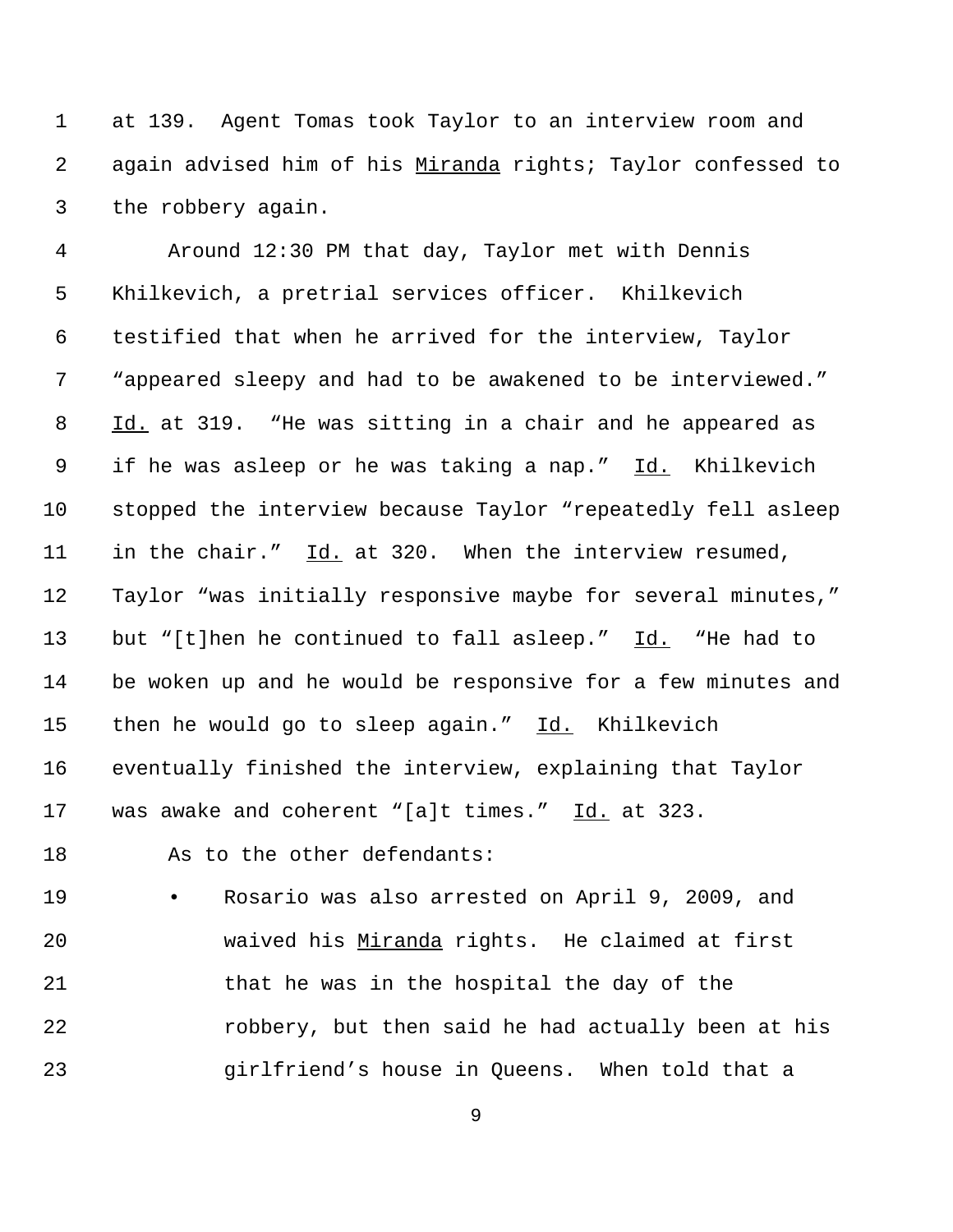surveillance video showed a suspect like him, Rosario laughed and ambiguously said "yeah." Trial Transcript ("Tr.") 571.

 • Vasquez was arrested a day earlier, on April 8, after surveillance linked him to the car believed to have been used in the pharmacy robbery. When arrested, he was carrying car keys, a cell phone, 8 and a piece of paper listing various milligram doses of oxycodone and OxyContin, along with the number of pills of each dose. Vasquez gave no statement to police.

 The indictment charged the three with (1) conspiracy to commit Hobbs Act robbery, in violation of 18 U.S.C. § 1951(b)(1); (2) Hobbs Act robbery; and (3) use, possession, and brandishing of a firearm during a crime of violence, in violation of 18 U.S.C. § 924(c)(1)(A)(ii). Taylor was additionally charged with (4) fraudulent acquisition of controlled substances by passing forged prescriptions, in violation of 21 U.S.C. § 843(a)(3).

 Taylor moved to suppress his two post-arrest statements on the ground that his Miranda waivers and his post-arrest statements were neither knowing nor voluntary. The testimony summarized above was given at the suppression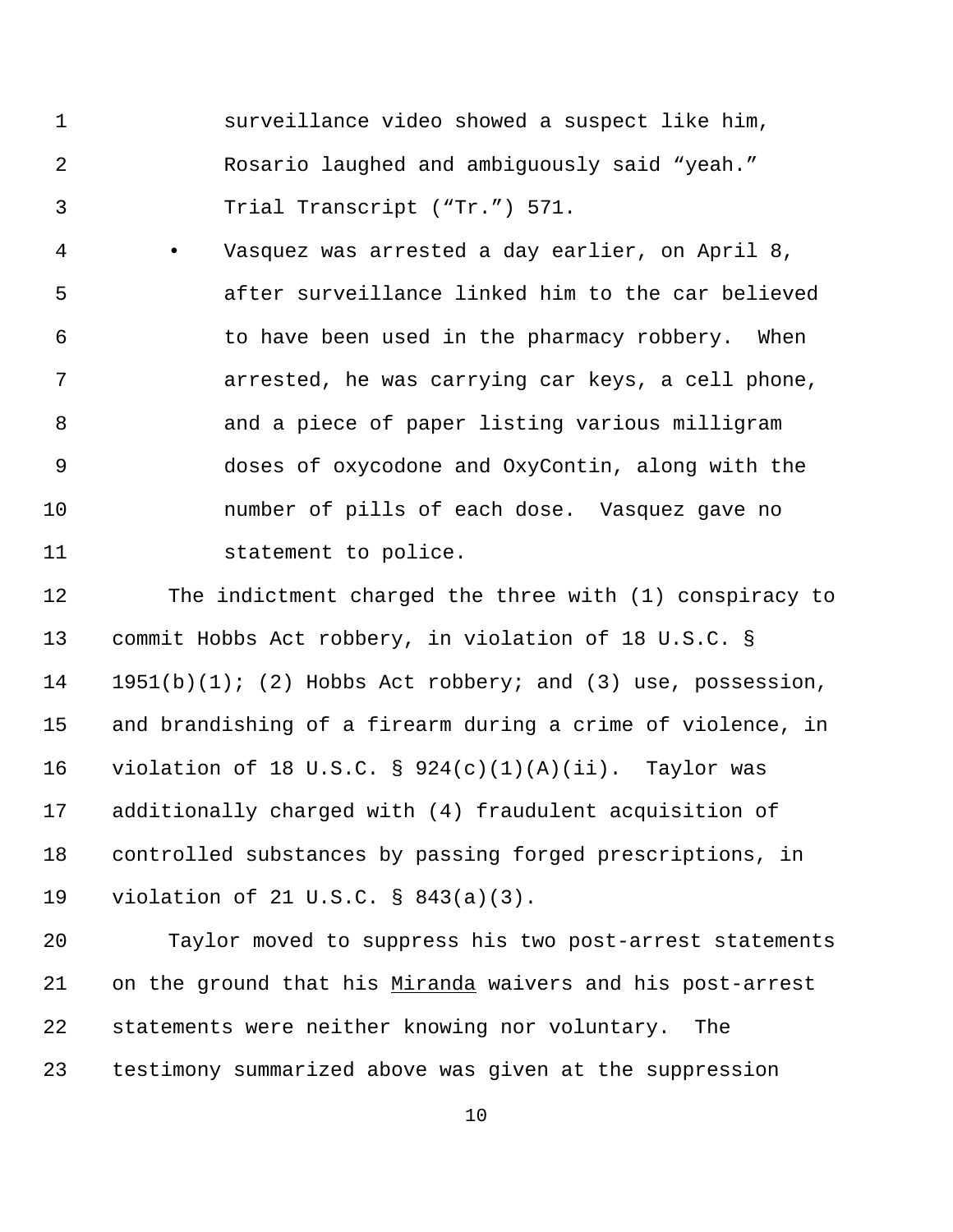hearing (starting April 23, 2010, continuing May 4, 2010, and concluding May 6, 2010). The district court denied suppression of Taylor's post-arrest statements, finding that the government sustained its burden of proving that Taylor's 5 Miranda waivers were "informed and voluntary." Supplemental App. 385. The court found that the testimony of the law enforcement agents was consistent, corroborated, and truthful. Id. at 386-87. The court rejected the argument that Taylor's incapacitation rendered his post-arrest statements involuntary: [T]he defense does not allege that the government failed to read Mr. Taylor [his] rights before questioning began or any other coercion. Even were the Court to assume that Mr. Taylor ingested a large quantity of Xanax shortly before his arrest, the Court credits the testimony from the government's witnesses that Mr. Taylor was sufficiently lucid during the questioning that his waiver of Miranda rights was knowing and voluntary. The fact that there is evidence that Mr. Taylor nodded off from time to time during the questioning does not persuade the Court that during those portions of the testimony when he was awake and lucid he could not have voluntarily and 28 knowingly waived his Miranda rights. Id. at 387-88. The district court went on to explain that it did "not equate nodding off intermittently with total psychotic episodes of hallucination and other extreme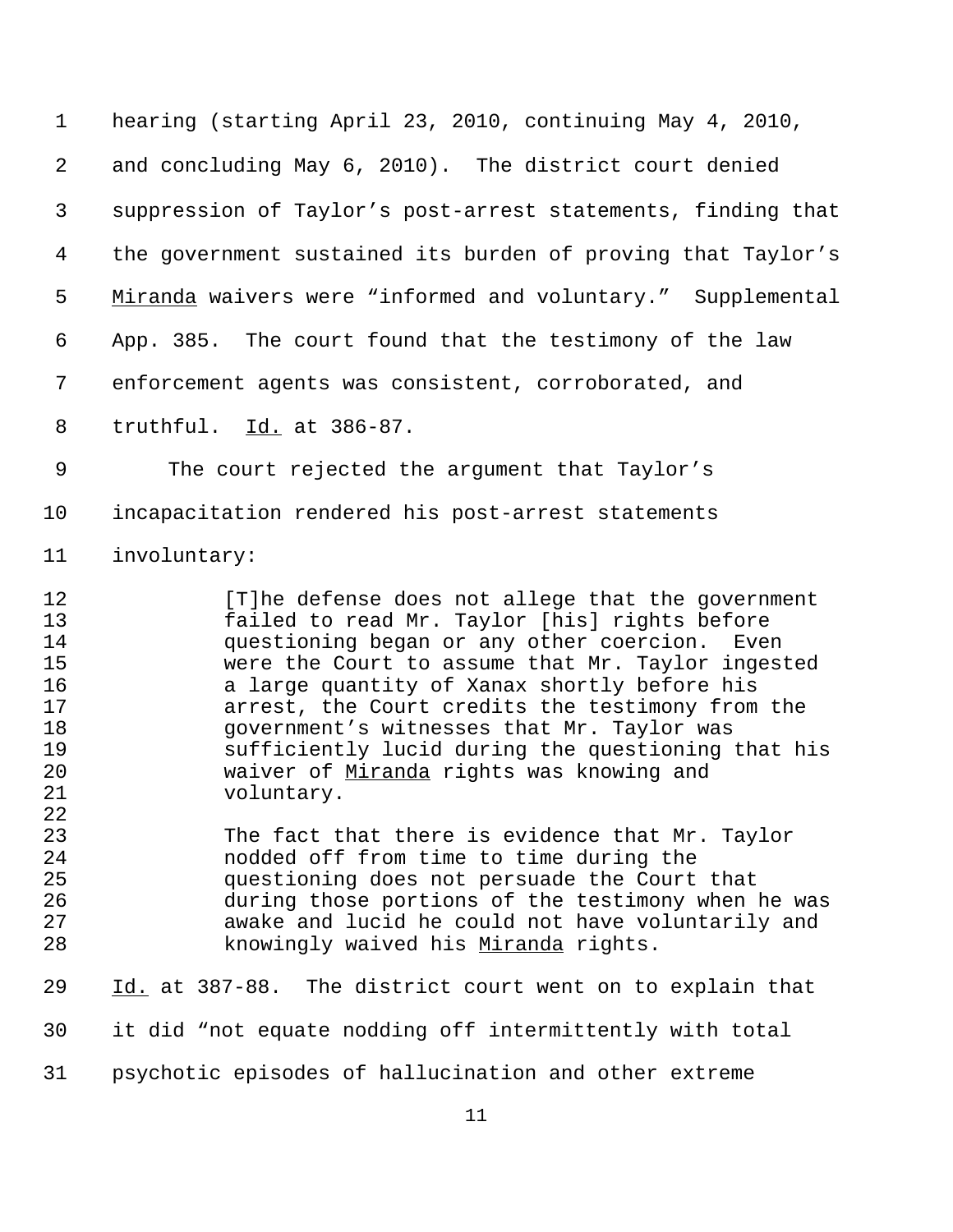circumstances that might throw greater doubt on the defendant's ability to voluntarily and knowingly waive his rights." Id. at 388. Taylor's statements, which implicated Rosario and Vasquez, were redacted at trial to remove their names. The jury was instructed that Taylor's statements should be considered only as to Taylor. In December 2010, the jury convicted on all counts. Taylor was sentenced principally to 200 months' imprisonment, Rosario was sentenced principally to 180 months, and Vasquez was sentenced principally to 170 months. They all filed timely notices of appeal. **II** 15 The main issue on appeal is whether Taylor's Miranda waivers on April 9 and April 10, and his post-arrest statements on each of those dates, were knowing and voluntary. "We review a district court's determination regarding the constitutionality of a Miranda waiver de novo and a district court's underlying factual findings for clear error." United States v. Carter, 489 F.3d 528, 534 (2d Cir. 2007).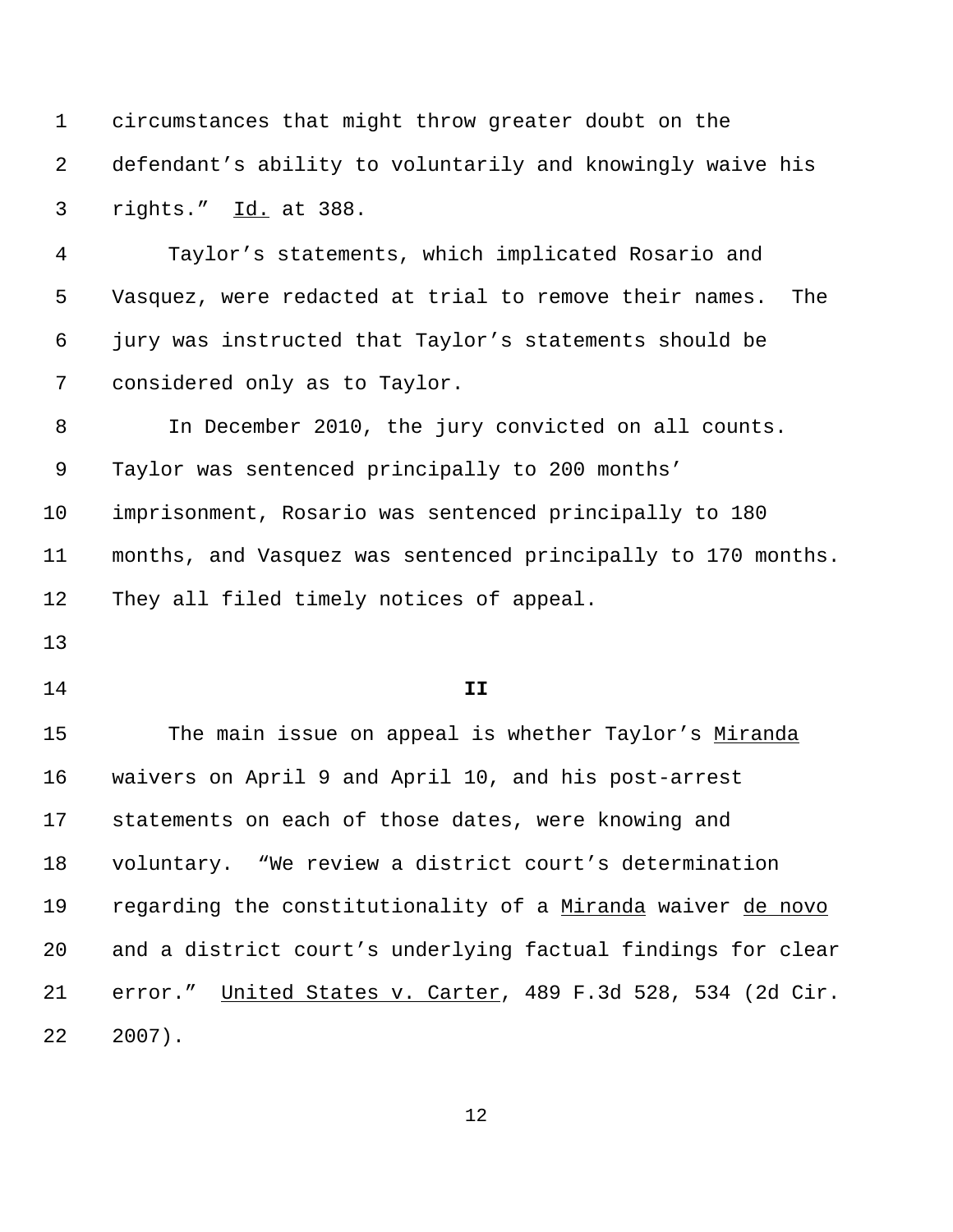| $\mathbf 1$    | A statement made by the accused "during a custodial          |
|----------------|--------------------------------------------------------------|
| 2              | interrogation is inadmissible at trial unless the            |
| 3              | prosecution can establish that the accused in fact knowingly |
| 4              | and voluntarily waived [Miranda] rights when making the      |
| 5              | statement." Berghuis v. Thompkins, 560 U.S. 370, 382 (2010)  |
| 6              | (internal quotation marks omitted). "The existence of a      |
| 7              | knowing and voluntary waiver does not, however, guarantee    |
| 8              | that all subsequent statements were voluntarily made."<br>In |
| $\overline{9}$ | re Terrorist Bombings of U.S. Embassies in E. Afr., 552 F.3d |
| 10             | 177, 211-12 (2d Cir. 2008); see also Dickerson v. United     |
| 11             | States, 530 U.S. 428, 444 (2000) ("The requirement that      |
| 12             | Miranda warnings be given does not, of course, dispense with |
| 13             | the voluntariness inquiry.").                                |
| 14             | We look at the totality of circumstances surrounding a       |

15 Miranda waiver and any subsequent statements to determine 16 knowledge and voluntariness. See Oregon v. Elstad, 470 U.S. 298, 309 (1985). In that context, "knowing" means with full awareness of the nature of the right being abandoned and the consequences of abandoning it, and "voluntary" means by deliberate choice free from intimidation, coercion, or deception. United States v. Plugh, 648 F.3d 118, 127 (2d Cir. 2011), cert. denied, 132 S. Ct. 1610 (2012). The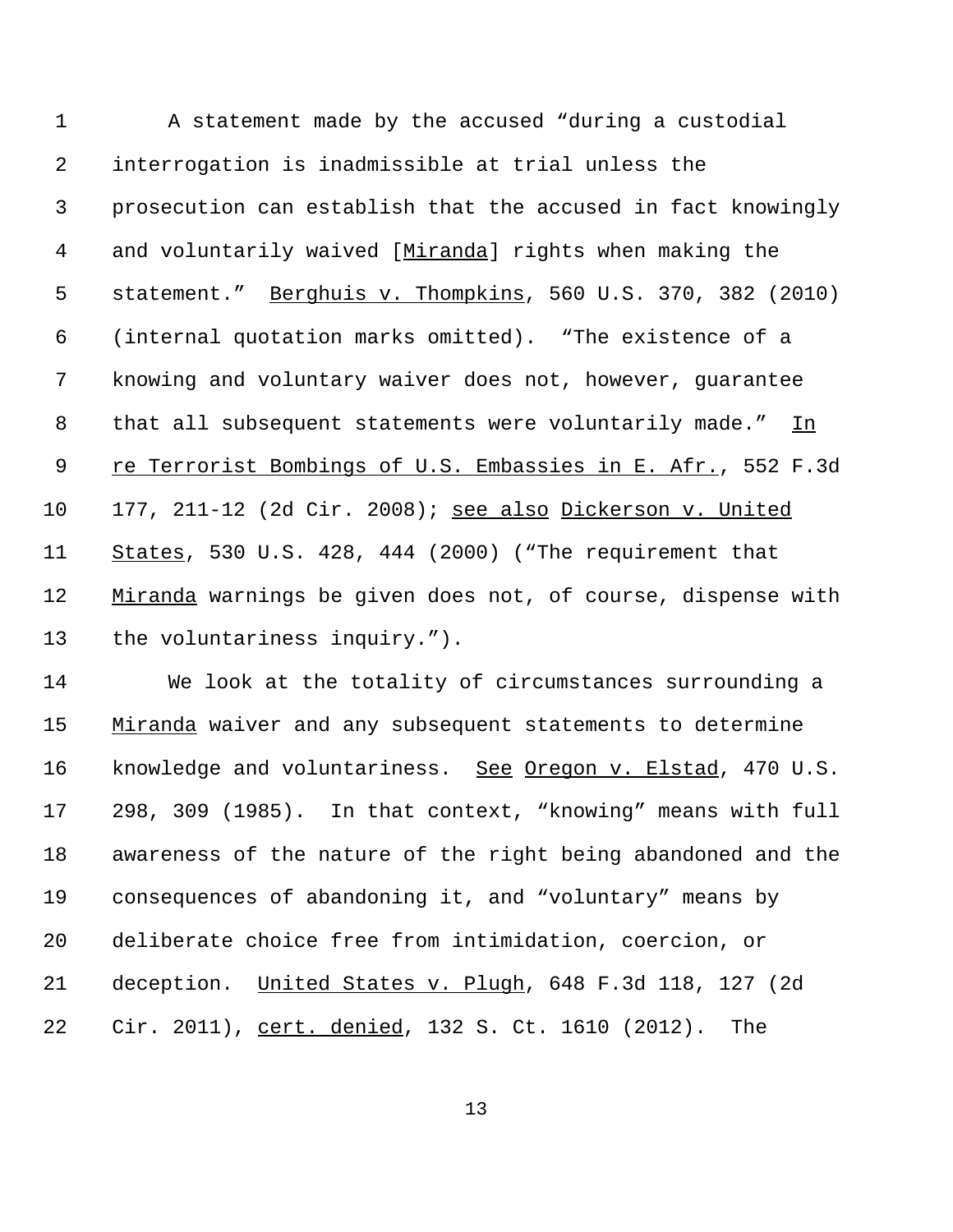1 government bears the burden of proof. Colorado v. Connelly, 479 U.S. 157, 168-69 (1986).

 The analysis applicable to April 9 differs somewhat from the analysis applicable to April 10.

 **April 9**. In general, a suspect who reads, acknowledges, and signs an "advice of rights" form before making a statement has knowingly and voluntarily waived 9 Miranda rights. See Plugh, 648 F.3d at 127-28. Before 10 making his April 9 statement, Taylor was given Miranda rights using an "advice of rights" form. He was read every right, voiced his understanding, and signed the form. At the time, according to Detective Burch, Taylor had a "fluid" demeanor, "knew what was going on," and "understood what was happening." Supplemental App. 15. This evidence, credited by the district court, supports the conclusion that Taylor knowingly and voluntarily waived his Miranda rights before speaking with law enforcement on April 9.

19 But even accepting that Taylor's April 9 Miranda waiver was knowing and voluntary, we must nonetheless determine whether the inculpatory statements themselves were voluntary. Dickerson, 530 U.S. at 444. "A confession is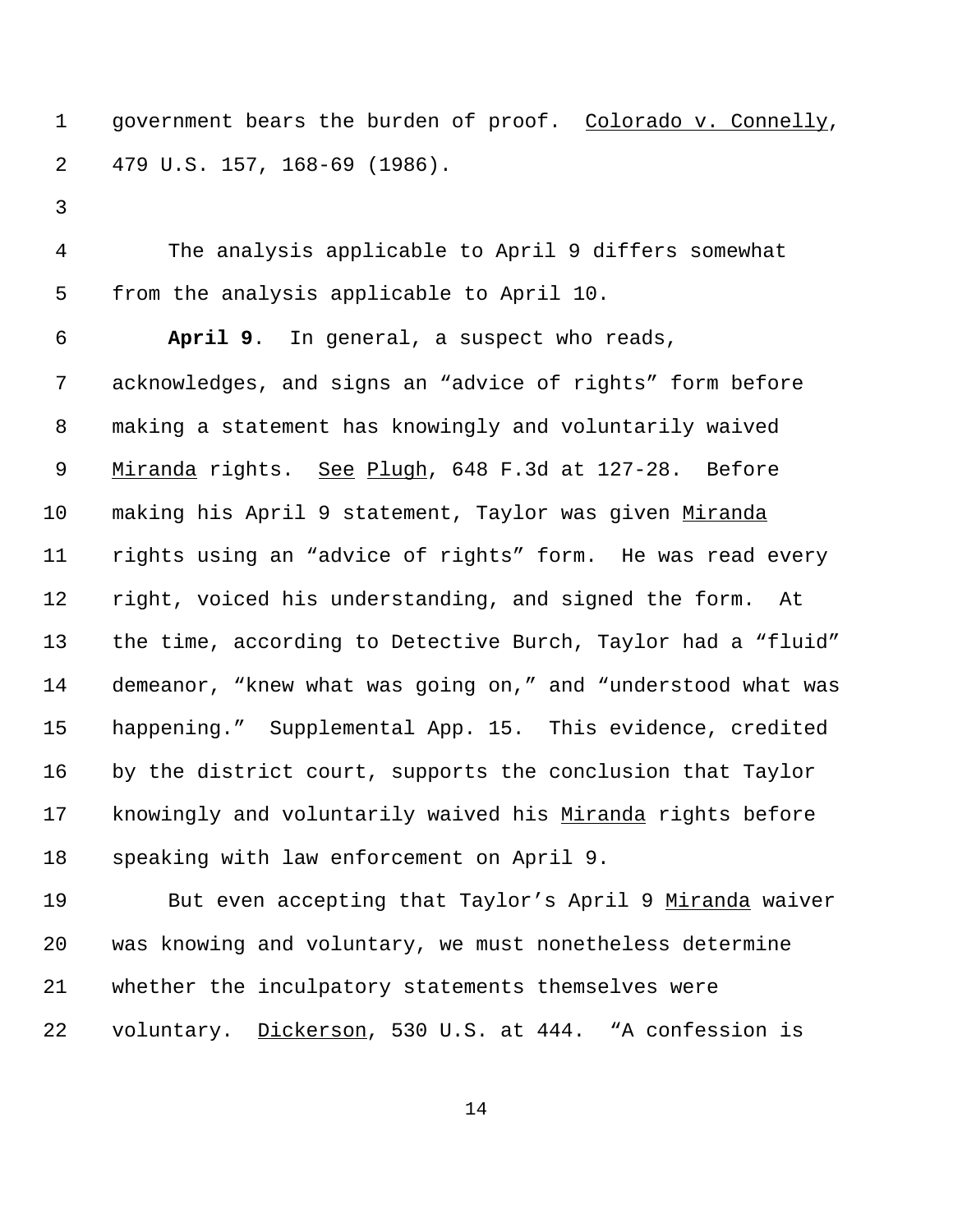not voluntary when obtained under circumstances that overbear the defendant's will at the time it is given." United States v. Anderson, 929 F.2d 96, 99 (2d Cir. 1991). The voluntariness inquiry should examine "the totality of all the surrounding circumstances, including the accused's characteristics, the conditions of interrogation, and the conduct of law enforcement officials." Id. An individual's mental state should be considered in the voluntariness inquiry to the extent it allowed law enforcement to coerce the individual. Connelly, 479 U.S. at 164-65; see also United States v. Salameh, 152 F.3d 88, 117 (2d Cir. 1998) (per curiam).

 The record indicates that Taylor's April 9 statement was made when he was unable to summon the will to make a knowing and voluntary decision; his will was overborne.

 It is difficult to determine whether a confession is voluntary; case law "yield[s] no talismanic definition" for 18 the term. Schneckloth v. Bustamonte, 412 U.S. 218, 224 (1973). It is clear, however, that when "a person is unconscious or drugged or otherwise lacks capacity for conscious choice," a confession cannot be voluntary. Id. (internal quotation marks omitted); see also United States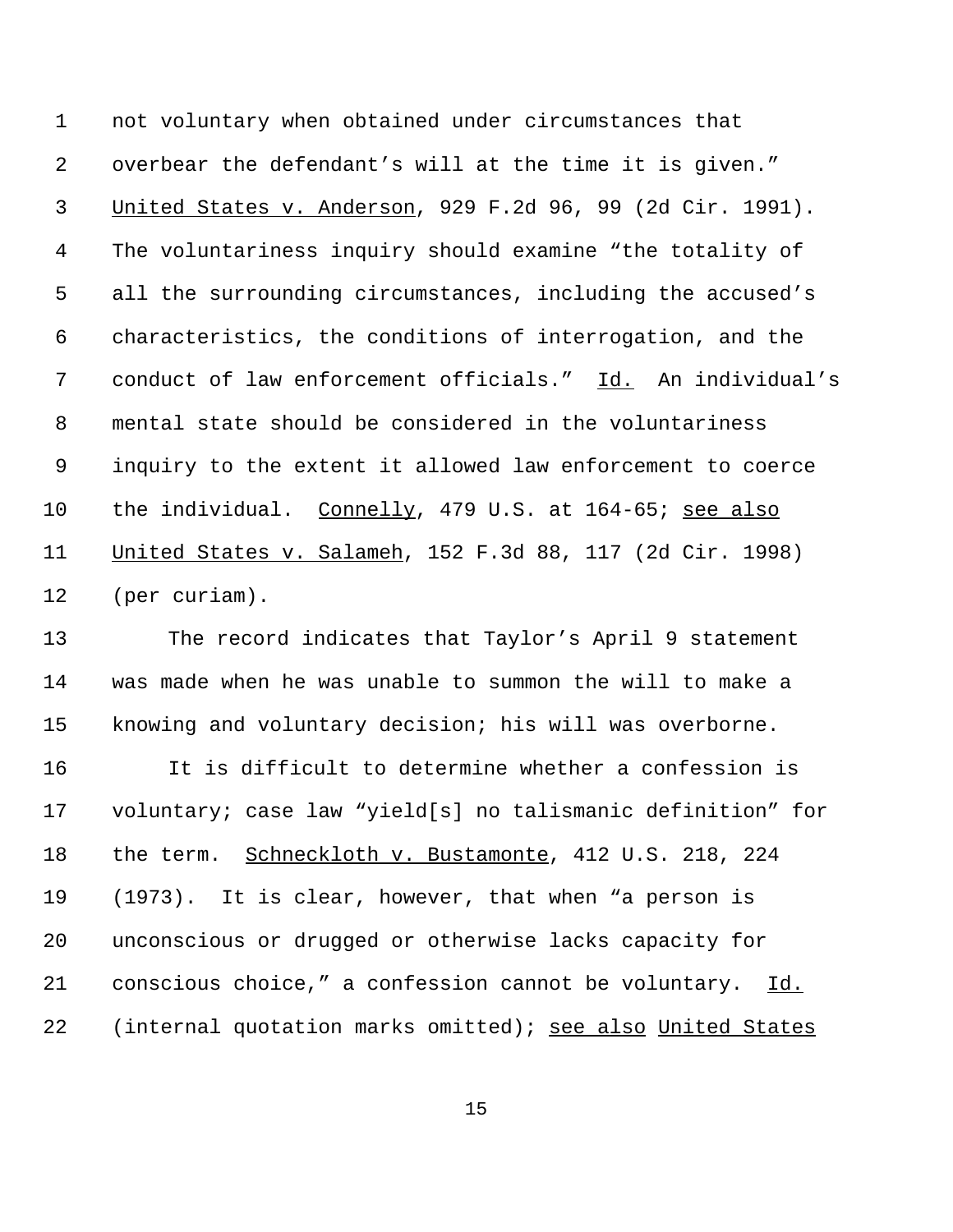ex rel. Burns v. LaVallee, 436 F.2d 1352, 1355-56 (2d Cir. 1970) (holding a written confession to be involuntary when given "after over eighteen hours of uninterrupted custodial interrogation, after he had been without sleep, and almost without food, for thirty hours").

 Taylor claims he was mentally incapacitated during the April 9 interview because of the quantity of Xanax pills he ingested immediately before his arrest. That claim finds support in the record. Detective Burch testified that Taylor's body "was somewhat shutting down," and that "at that time that he was answering questions . . . his body was giving up on him." Supplemental App. 51. The district court credited this testimony. Granted, Burch also testified that, when Taylor was speaking, he was "coherent" and understood what was going on when he was not nodding 16 off. Id. But it nonetheless appears that Taylor fell asleep at least two or three times during the interview, and the officers repeatedly had to awaken him, or (to use the nicer term) "refocus" him--at one point coaxing him, "Mr. Taylor, you have to answer our questions and focus with us." Id. at 47. Agent Tomas corroborated that Taylor was "a little bit out of it" and dozing off. Id. at 158-61.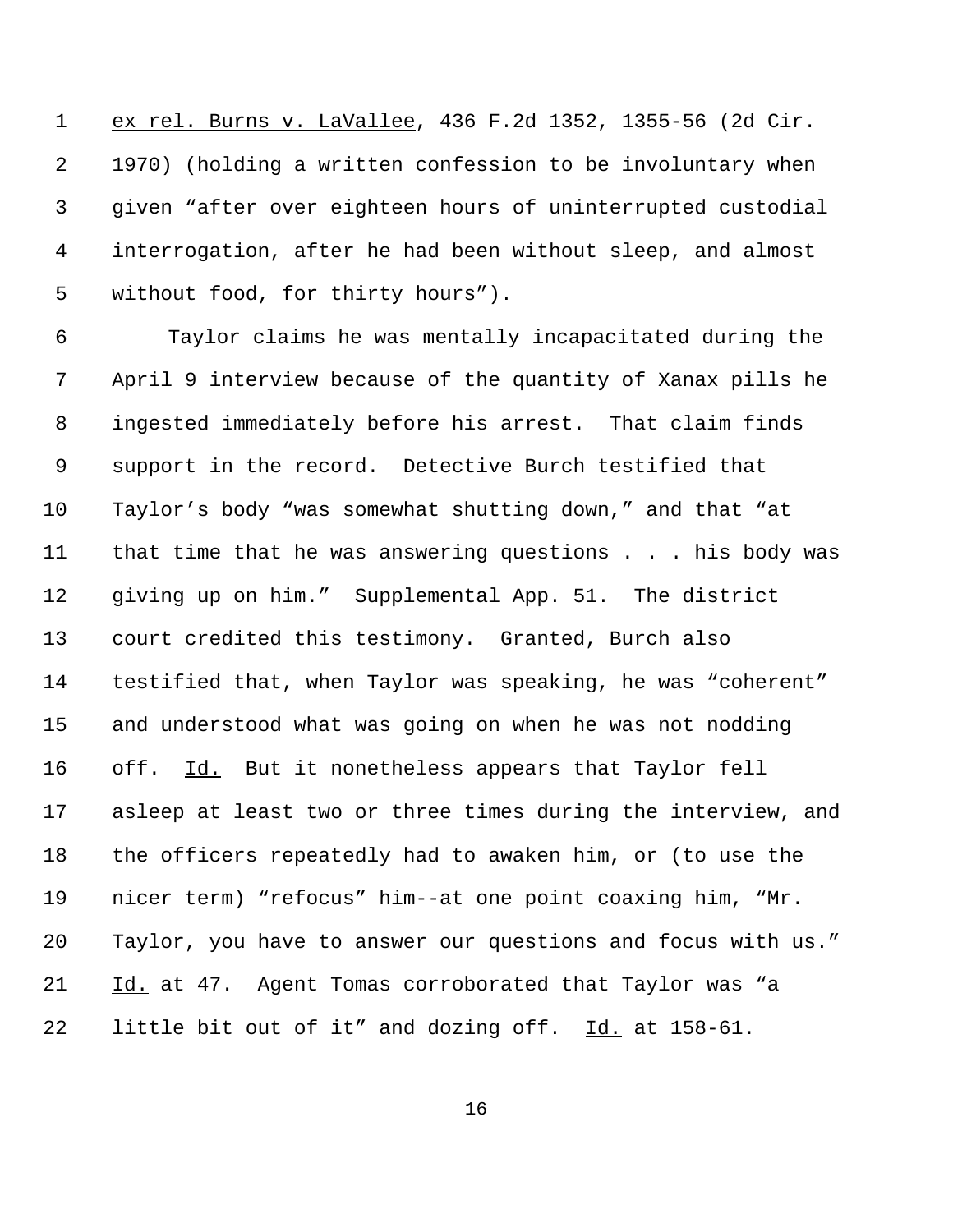In Mincey v. Arizona, 437 U.S. 385 (1978), statements by a defendant who was hospitalized were ruled involuntary. The Court observed that the defendant was in intensive care for a serious wound and was "evidently confused and unable to think clearly about either the events of that afternoon or the circumstances of his interrogation." Id. at 398. The statements were "the result of virtually continuous questioning of a seriously and painfully wounded man on the edge of consciousness." Id. at 401; see also id. ("But despite [the accused's] entreaties to be let alone, [the police officer] ceased the interrogation only during intervals when [the accused] lost consciousness or received medical treatment, and after each such interruption returned relentlessly to his task.").

15 On the other hand, in Salameh, we rejected a claim that a statement was involuntary, even though the accused claimed that prior to being taken into U.S. custody, he had been incarcerated in Egypt and tortured for ten days. 152 F.3d at 117. Despite the accused's weakened mental state, his statements were voluntary because he did "not contend that federal agents either mentally or physically coerced his remarks during that interrogation." Id.; see also Plugh,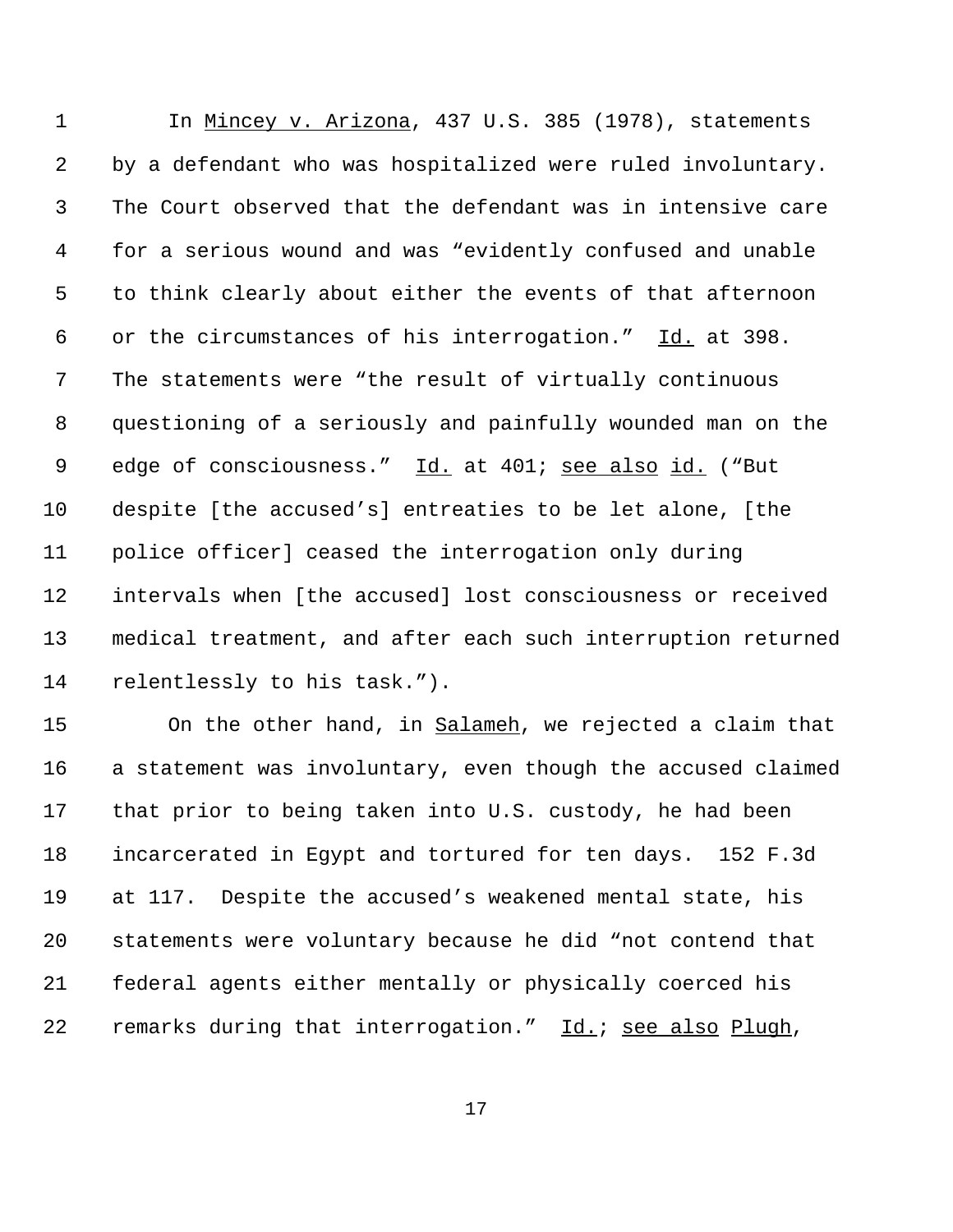648 F.3d at 128 (statements voluntary because defendant "was never threatened physically or psychologically abused in any manner, or made any type of promises such that his will was overborne") (internal quotation marks omitted).

 One difference between Mincey and Salameh is the presence in Mincey of police overreaching, see Connelly, 479 U.S. at 157 (stressing the "crucial element of police overreaching" in assessing voluntariness), and that is no doubt a difficult issue here. Continued questioning of a sleep-deprived suspect can be coercive, depending on the circumstances, see, e.g., Mincey, 437 U.S. at 401; LaVallee, 436 F.2d at 1355-56; but the decisive issue is whether the will was "overborne" by the police, so that the defendant is not using such faculties as he has. The conditions in which 15 Taylor was questioned do not appear to have been abusive;<sup>1</sup> but there is little difference in effect between sleep deprivation as a technique and the relentless questioning of a person who is obviously unable to focus or stay awake for some other reason.

 The law enforcement agents, though persistent in interrogating Taylor and summoning him to alertness as he continued to fall asleep, do not appear to have acted maliciously or abusively during the interrogation.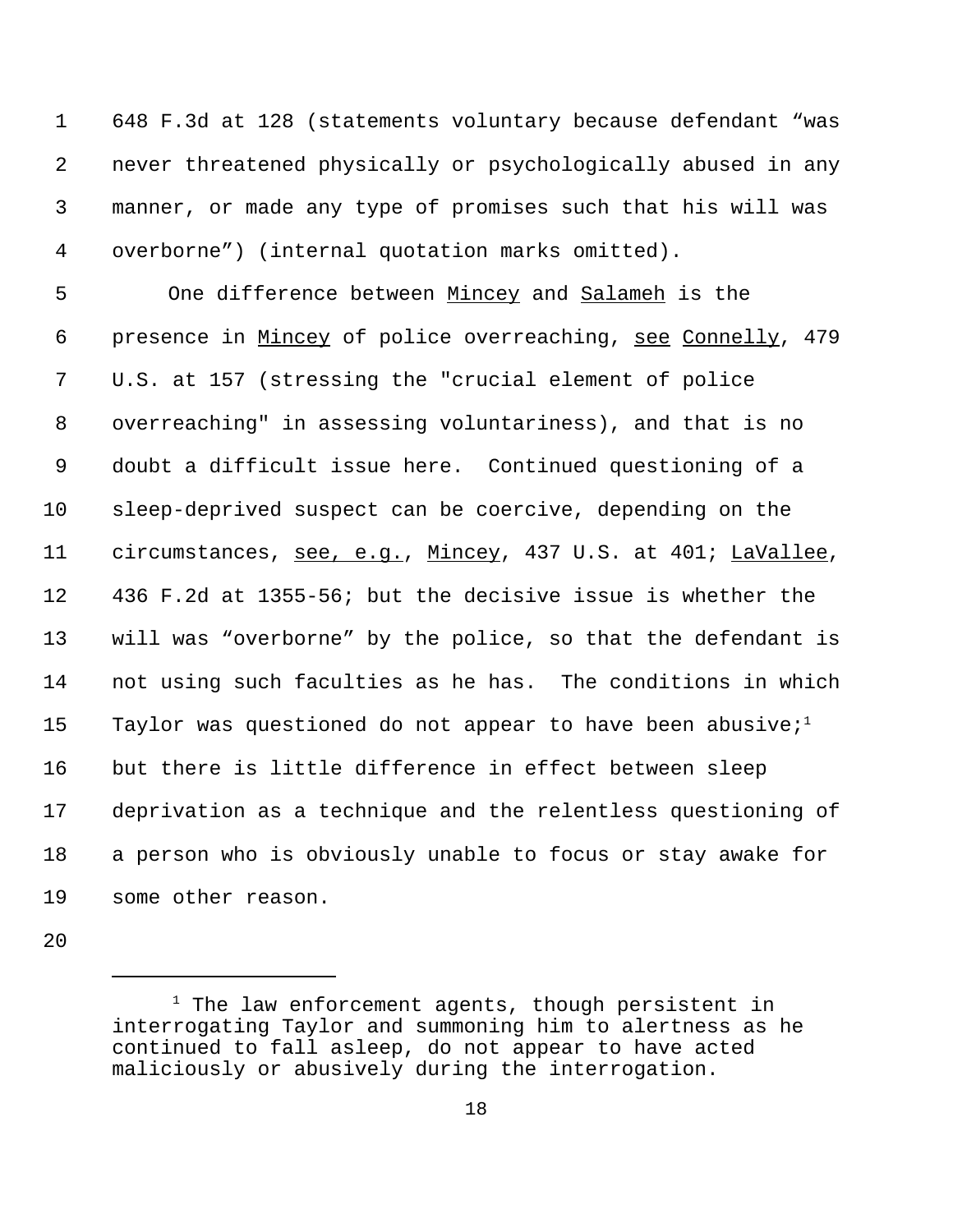The district court credited testimony that Taylor was coherent *at times*. One such interval is when Taylor signed the "advice of rights" form on April 9, a finding that we do not disturb. But as that interview progressed, it became clear to the officers (as their testimony confirms) that Taylor was in and out of consciousness while giving his statement, and in a trance or a stupor most of the time when not actually asleep. Thus, the officers' persistent questioning took undue advantage of Taylor's diminished mental state, and ultimately overbore his will. Accordingly, we conclude that Taylor's statement on April 9 was not voluntary and should have been suppressed.

 **April 10**. On the morning of April 10, Taylor himself initiated contact with law enforcement by notifying Agent Tomas that "he wanted to clear up some issues about the charges that he was presented with." Supplemental App. 139. He was then orally re-advised of his rights, orally waived them, and gave an additional statement, altering some aspects of his April 9 account. Although Taylor continued to slip in and out of consciousness that day, Agent Tomas testified that, when Taylor spoke to the agents mid-morning,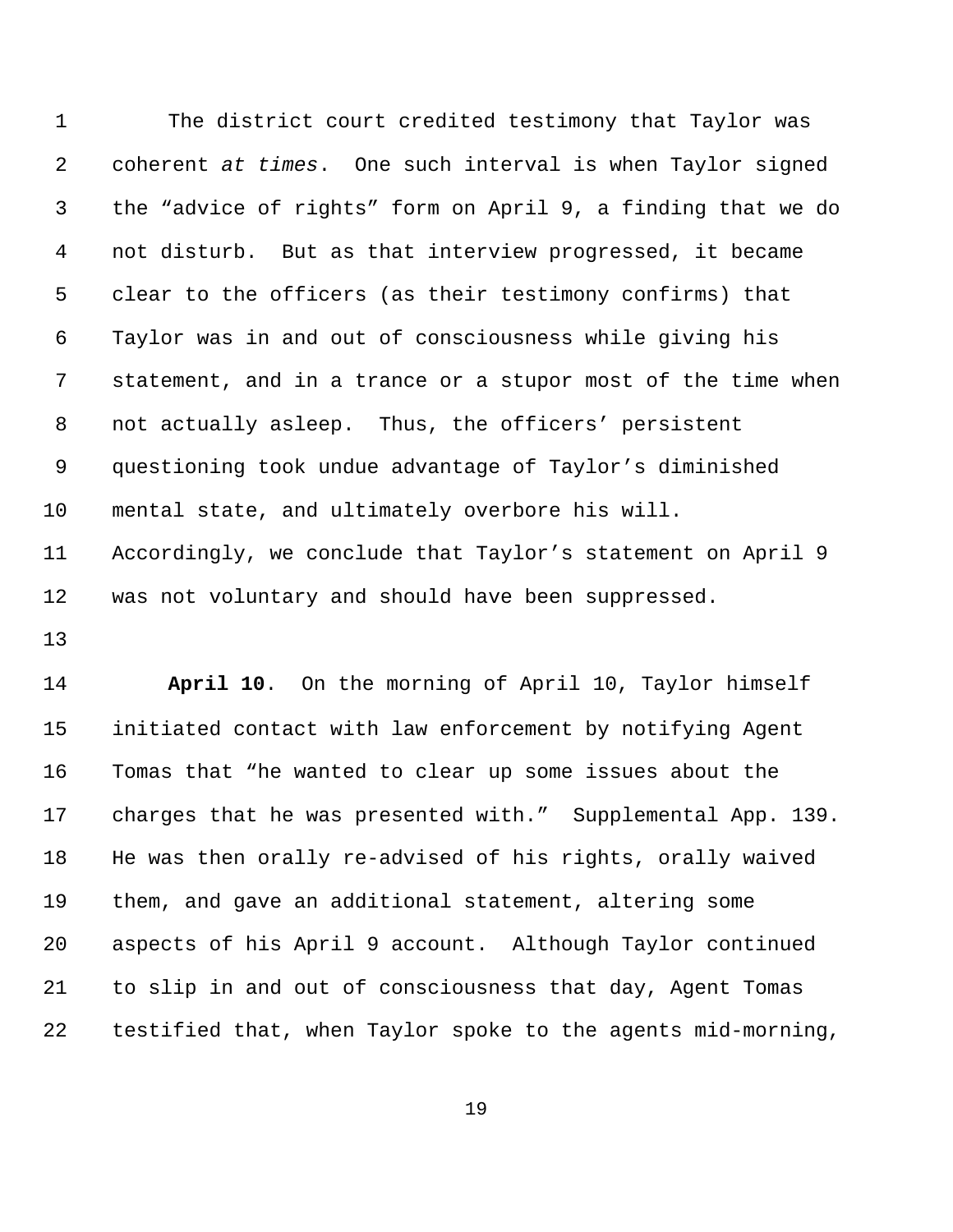1 be was "much more alert" than he had been the day before.<sup>2</sup> Id. at 139-42. But because Taylor's first confession on April 9 was the product of coercion, we must determine whether his second waiver and confession, less than twenty- four hours later, were rendered involuntary based, at least in part, on the "taint clinging to the first confession." Anderson, 929 F.2d at 102.

 "[T]he use of coercive and improper tactics in obtaining an initial confession may warrant a presumption of compulsion as to a second one, even if the latter was obtained after properly administered Miranda warnings." Tankleff v. Senkowski, 135 F.3d 235, 245 (2d Cir. 1998) (internal quotation marks omitted). That is so because, "after an accused has once let the cat out of the bag by confessing, no matter what the inducement, he is never thereafter free of the psychological and practical 17 disadvantages of having confessed." United States v. Bayer, 331 U.S. 532, 540 (1947).

 "In deciding whether a second confession has been tainted by the prior coerced statement, 'the time that passes between confessions, the change in place of

 As discussed further below, it is not at all clear that Taylor was appreciably more alert.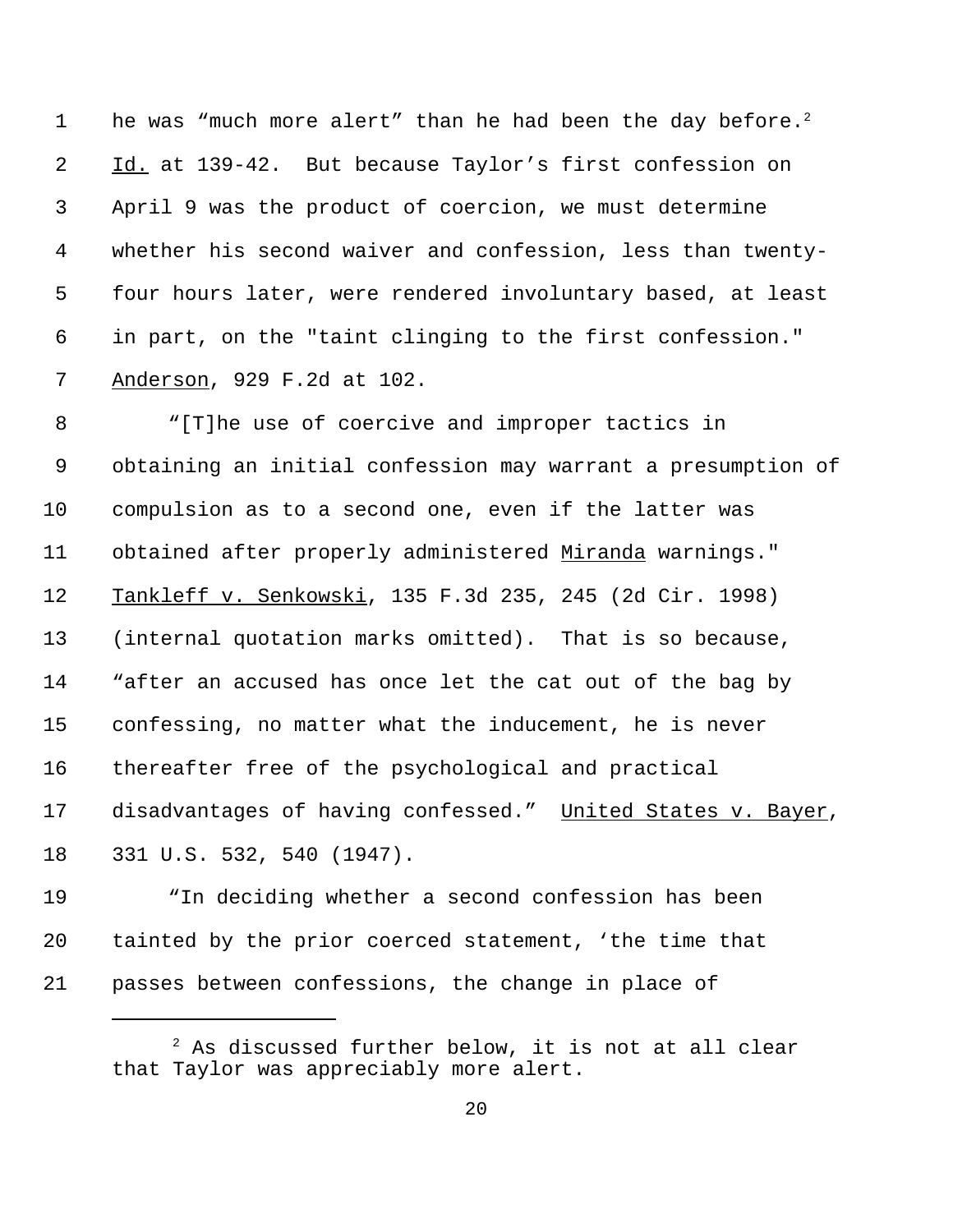interrogations, and the change in identity of interrogators all bear on whether that coercion has carried over into the second confession.'" Anderson, 929 F.2d at 102 (quoting 4 Elstad, 470 U.S. at 310). Less than a day passed between Taylor's first and second confessions, and in that interval, Taylor was hospitalized or unconscious most of the time. Although the venue of the interrogations differed, Agent Tomas was present at both--and it was to Agent Tomas that Taylor addressed his request to "clear up some issues." The taint of the prior involuntary confession carried over to Taylor's second waiver and statement, burdening both with a 12 "presumption of compulsion." Tankleff, 135 F.3d at 245.

 That presumption is reinforced by uncontradicted testimony regarding Taylor's lingering mental incapacity on April 10. Taylor continued to doze off that morning and was alert only "at times." Supplemental App. 162.Just before the April 10 interview, FBI Special Agent Steven Jensen saw Taylor "slouched in his chair, and he appeared to be sleeping." Id. at 247. When asked for how long Taylor was asleep, Agent Jensen explained (ambiguously) that it was "in excess of minutes." Id.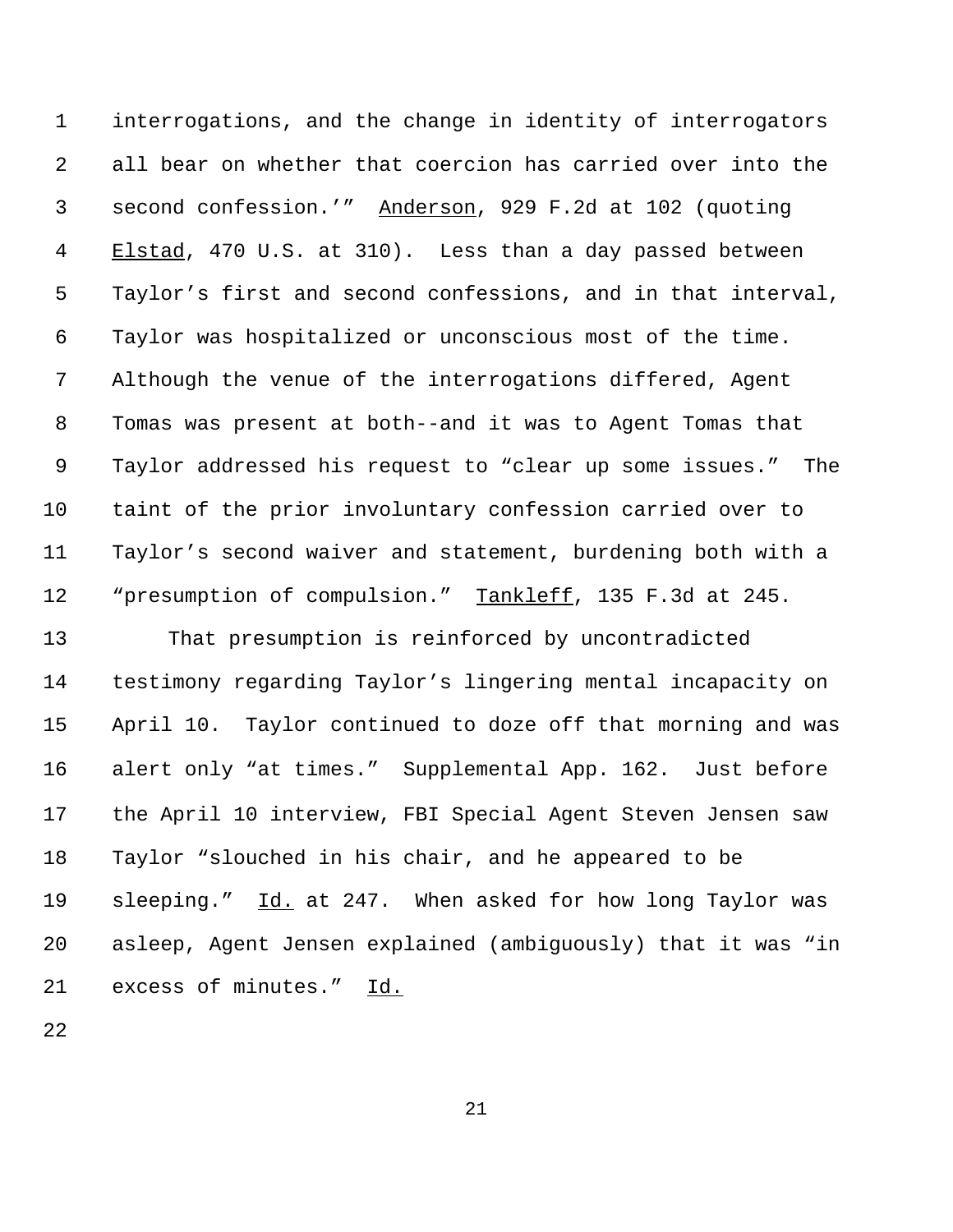Although the record does not suggest that Taylor fell asleep during the April 10 interview, there is evidence that, throughout the day on April 10, Taylor remained in a fog. Dr. Miller reported that Taylor was mentally impaired on the morning of April 10 and could not adequately respond to questions:

 When he was seen, he presented with a thought disorder. He was noted to be picking at his nails. He was drooling. He was vague in his responses to questioning. He presented with what we call a flat affect . . . just kind of flat and blank-face stare.

 He could not elaborate on questions asked. His thoughts lacked spontaneity. His speech was vague. When we would ask him certain questions about whether he was hearing voices, he couldn't really elaborate on his responses.

 Id. at 110. Dr. Miller also reported the observation made by psychologists in her division: "[I]f you asked him questions, he really couldn't elaborate on them because his 23 thought process was impaired." Id. at 111.

 Dennis Khilkevich, a pretrial services officer who interviewed Taylor at around 12:30 PM on April 10, found 26 Taylor drowsy and in need of rousing. See id. at 319 ("He was sitting in a chair and he appeared as if he was asleep or taking a nap."). When Khilkevich tired of waking him up, he suspended the interview**;** and when he resumed, Taylor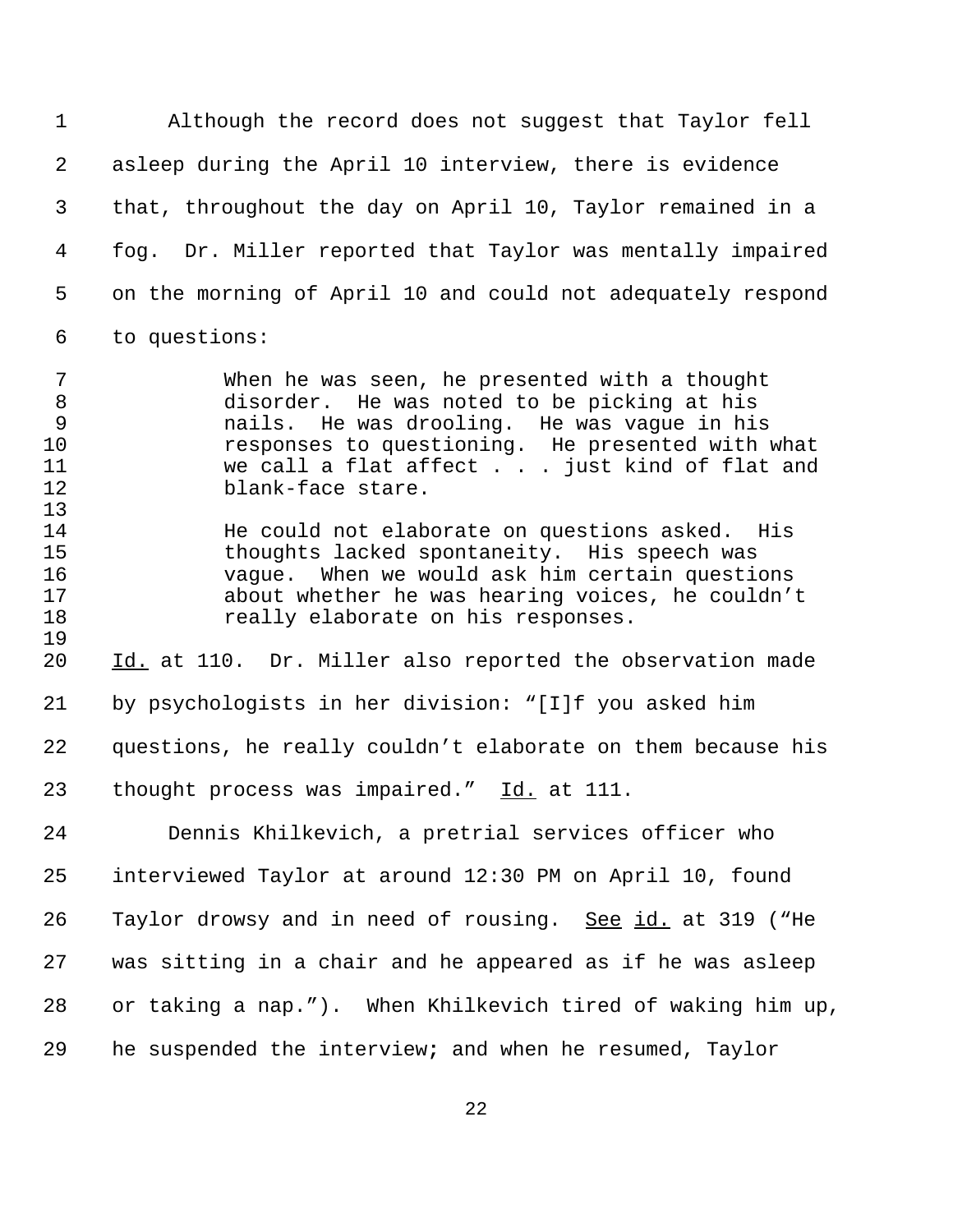| $\mathbf{1}$ | continued to fall asleep between short intervals of         |
|--------------|-------------------------------------------------------------|
| 2            | consciousness, so Khilkevich ended the questioning.         |
| 3            | The district court did not discredit the testimony of       |
| 4            | Dr. Miller or Khilkevich.                                   |
| 5            | Evidence of Taylor's continued incapacity on April 10,      |
| 6            | coupled with the taint of his prior confession, renders his |
| 7            | second waiver and statement involuntary. Considering the    |
| 8            | totality of circumstances, we conclude that Taylor's        |
| 9            | inculpatory statement on April 10 should have been          |
| 10           | suppressed. $3$                                             |
| 11           |                                                             |
| 12           | III                                                         |
| 13           | Next we consider whether the error in admitting those       |
| 14           | statements was harmless. Arizona v. Fulminante, 499 U.S.    |
| 15           | 279, 310-11 (1991) (Rehnquist, C.J., writing for a majority |
| 16           | as to harmless error analysis); see also Zappulla v. New    |
| 17           | York, 391 F.3d 462, 466 (2d Cir. 2004). "When reviewing the |
| 18           | erroneous admission of an involuntary confession, the       |
| 19           | appellate court, as it does with the admission of other     |
|              |                                                             |

 <sup>3</sup> When it appears that a defendant is malingering, the calculus should be vastly different. Here, all the witnesses support the account that Taylor was actually slipping in and out of consciousness during the April 9 interview, and immediately before and after the April 10 interview.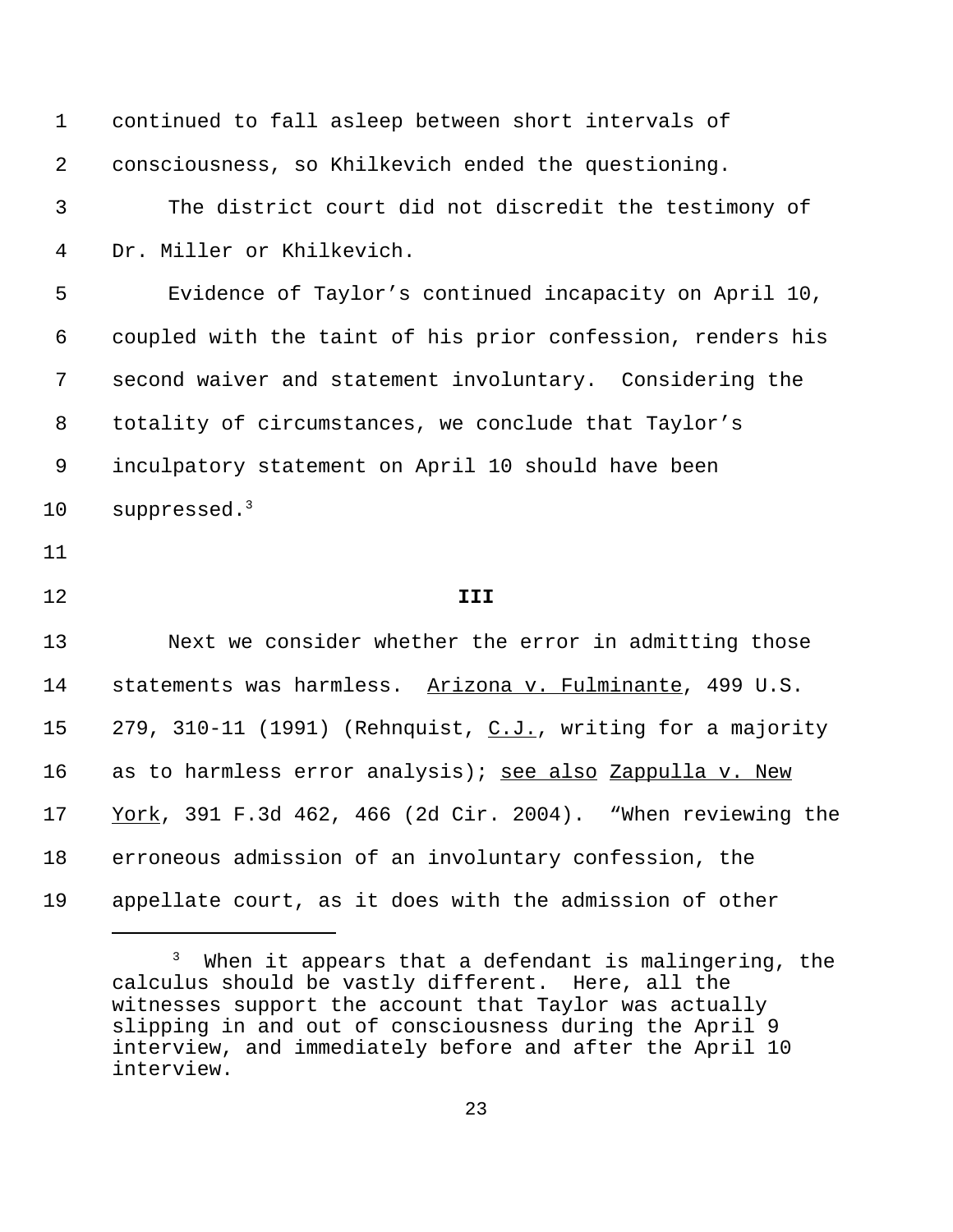forms of improperly admitted evidence, simply reviews the remainder of the evidence against the defendant to determine whether the admission of the confession was harmless *beyond a reasonable doubt*." Fulminante, 499 U.S. at 310 (emphasis added).

 "Is it clear beyond a reasonable doubt that a rational jury would have found the defendant guilty absent the error?" Neder v. United States, 527 U.S. 1, 18 (1999). "[T]he court conducting a harmless-error inquiry must appreciate the indelible impact a full confession may have 11 on the trier of fact," Fulminante, 499 U.S. at 313 (Kennedy,  $J.$ , concurring); "it may be devastating to a defendant," 13 Id. at 312 (Rehnquist, C.J., writing for a majority as to harmless error analysis). The following (nonexclusive) factors bear on whether the erroneous admission of a confession was harmless: "(1) the overall strength of the prosecution's case; (2) the prosecutor's conduct with respect to the improperly admitted evidence; (3) the importance of the wrongly admitted testimony; and (4) whether such evidence was cumulative of other properly 21 admitted evidence." Zappulla, 391 F.3d at 468.

 The admission of Taylor's involuntary confessions was not harmless error beyond a reasonable doubt. (1) Taylor's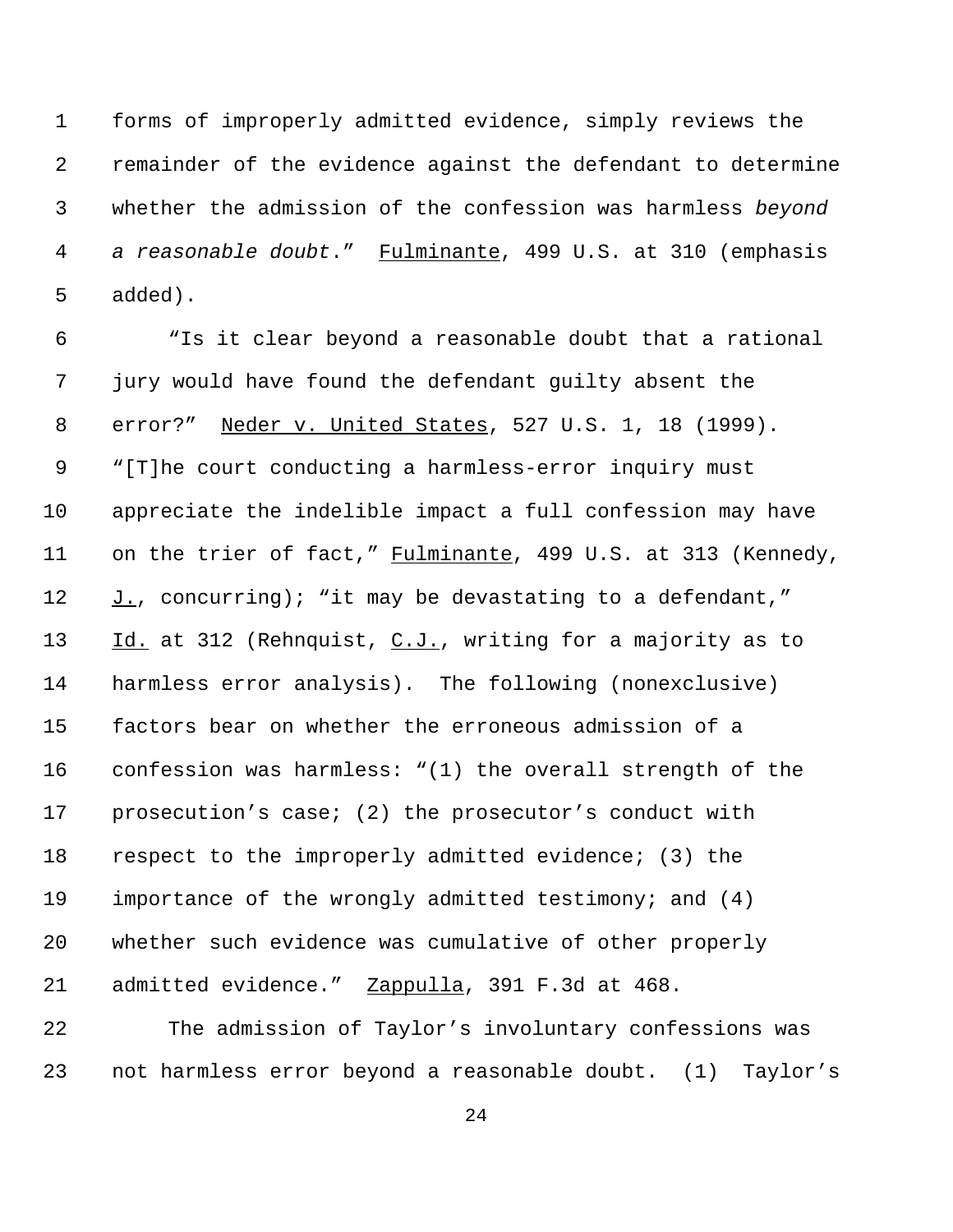confessions were a critical part of the prosecution's case. The case against Taylor otherwise rested on the testimony of Luana Miller and cell-site records. Miller's testimony was subject to attack, as Taylor claims, because of her criminal past and because she had much to gain from cooperating with the government. Further, while the cell-site records corroborate Miller's account of their movements, no other witness or physical evidence links Taylor to the crime. (2) The prosecution emphasized Taylor's confessions throughout trial, including at opening and closing, and had both statements read to the jury in full. (3) & (4) Taylor's confessions were important to the case, corroborating Miller's critical testimony. Further, a confession is recognized to have greater impact than the same testimony given by another witness. See, e.g., Fulminante, 499 U.S. at 312-13. Given the weight that a jury may accord a confession, as well as the other relevant factors, the admission of Taylor's post-arrest statements was not harmless.

 In sum, Taylor confessed while in a stupor, his will was overborne, his statements were not voluntarily made, and they should have been suppressed. Considering the other evidence against Taylor and the important role that his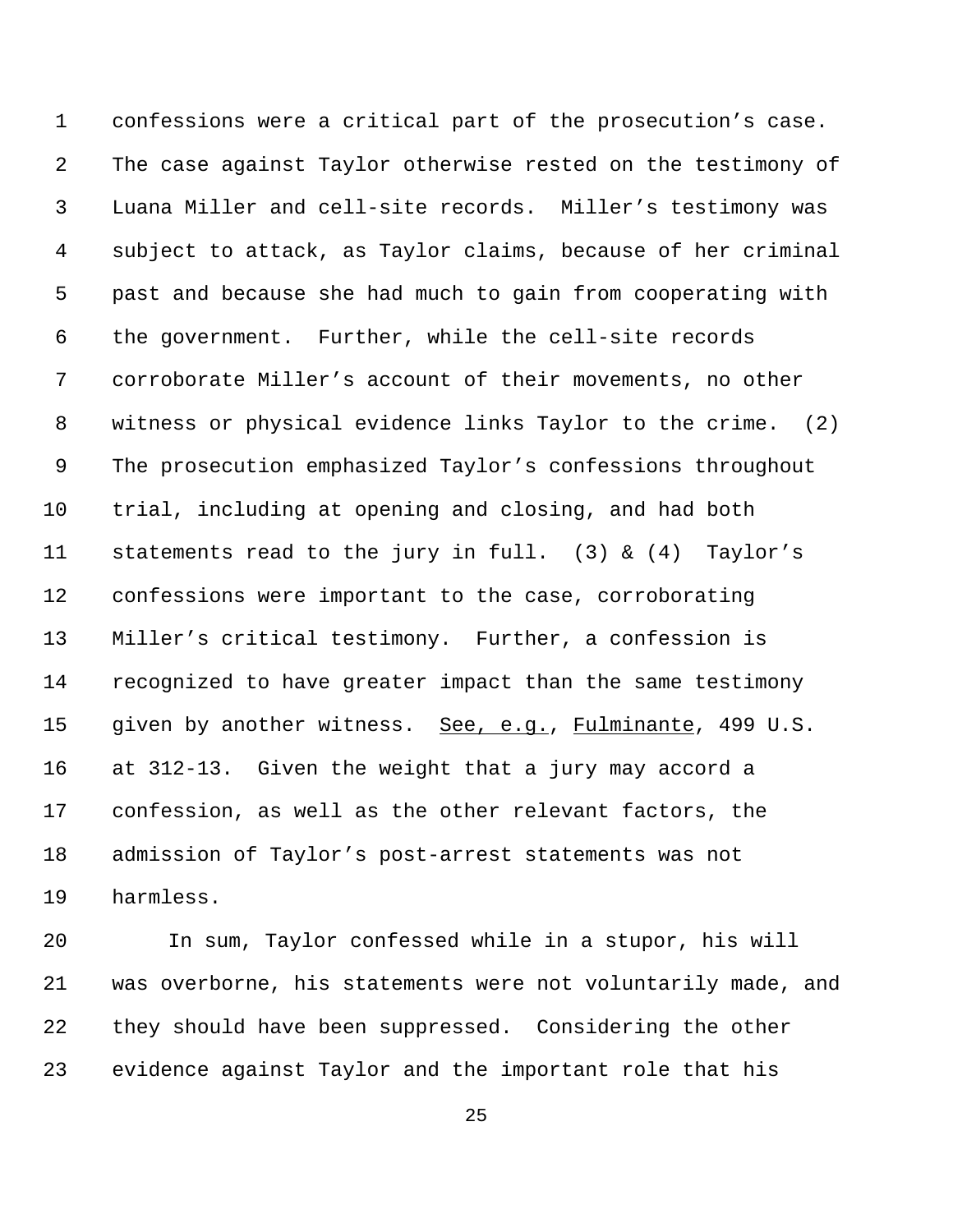confessions played at trial, this was not harmless error. We therefore vacate Taylor's conviction and remand for a new trial.<sup>4</sup>

- 
- 

**IV**

 Rosario and Vasquez argue that the admission of Taylor's post-arrest statements violated their rights under the Confrontation Clause because they had no opportunity to cross-examine Taylor and because his statements pointed to them.

11 It matters that the district court gave limiting instructions. The court instructed that "[s]ome evidence is admitted for a limited purpose only," and pointed specifically to "certain statements that law enforcement agents testified were made to them by Mr. Taylor and Mr. Rosario and that were admitted only as to the particular defendant who made the statement." Vasquez App. 220. The court later reinforced that instruction:

Aside from Counts One, Two, and Three of the indictment, which stemmed from the pharmacy robbery (of which all three defendants were convicted), Taylor was also convicted of making a misrepresentation to obtain OxyContin (Count Four). The government relied heavily on Taylor's confession in proving this offense. Accordingly, we vacate all of Taylor's counts of conviction, under the same harmless error analysis.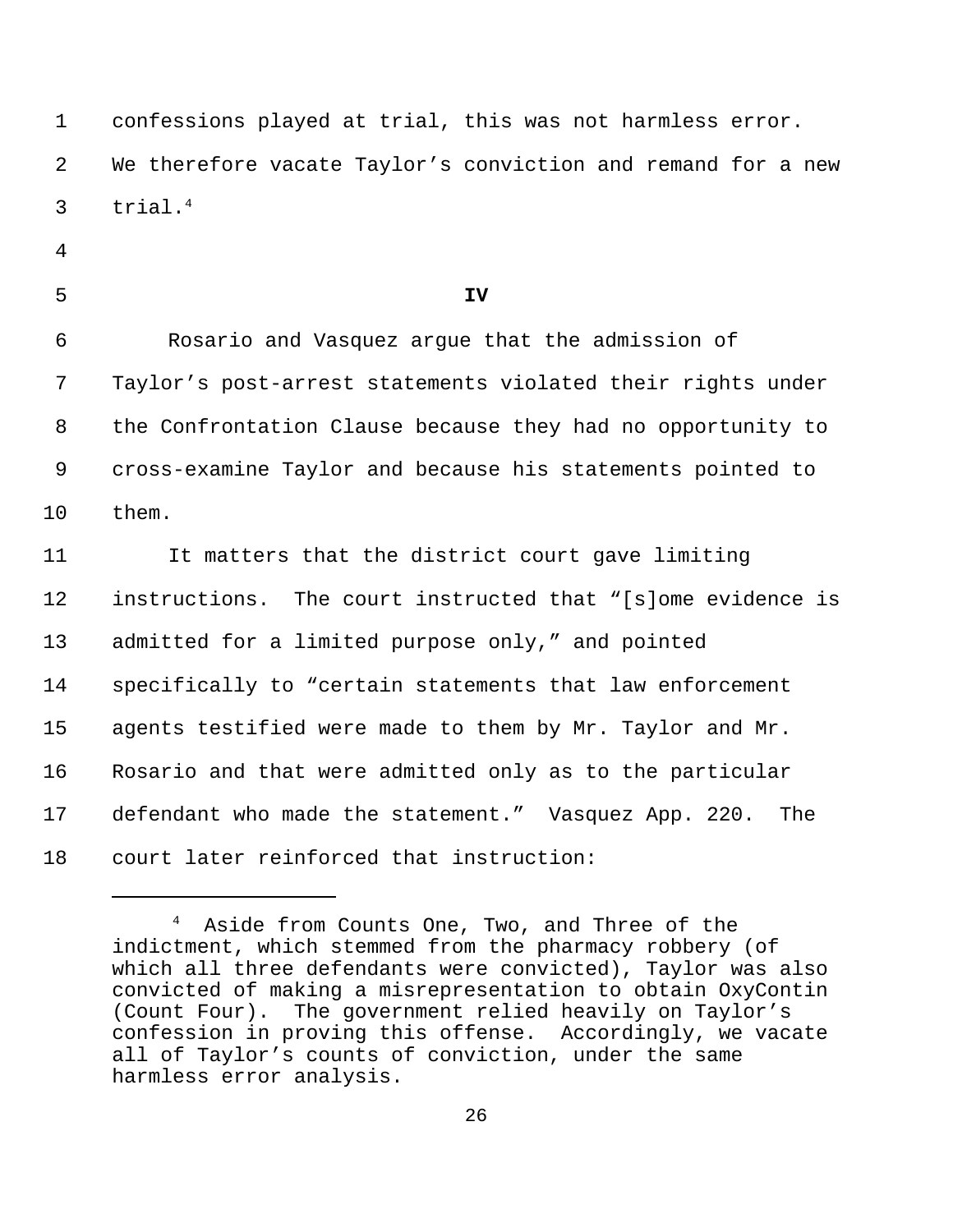As I instructed you previously, evidence of statements that law enforcement agents testified were made by a particular defendant was admitted with respect to that particular defendant alone, and if you find that the statements were made, may not be considered or discussed by you in any way with respect to any other defendant when you begin your deliberations. 10 Id. at 227; see also id. at 177 ("The evidence of alleged statements made by Curtis Taylor to law enforcement is admitted with respect to Curtis Taylor alone and may not be considered or discussed by you in any way with respect to 14 either of the other defendants . . . . "). We normally assume that jurors follow limiting instructions. See, e.g., United States v. Jass, 569 F.3d 47, 55 (2d Cir. 2009). But a confession by one co-defendant in a joint trial poses substantial risk for the other co- defendants notwithstanding such an instruction. See Bruton 20 v. United States, 391 U.S. 123, 135-36 (1968). In Bruton, the Supreme Court recognized the risks posed by "powerfully incriminating extrajudicial statements of a co-defendant, who stands accused side-by-side with the defendant," which are then "deliberately spread before the jury in a joint trial." Id. Such limiting instructions call for "a mental gymnastic which is beyond, not only [the jury's] powers, but anybody's else." Nash v. United States, 54 F.2d 1006, 1007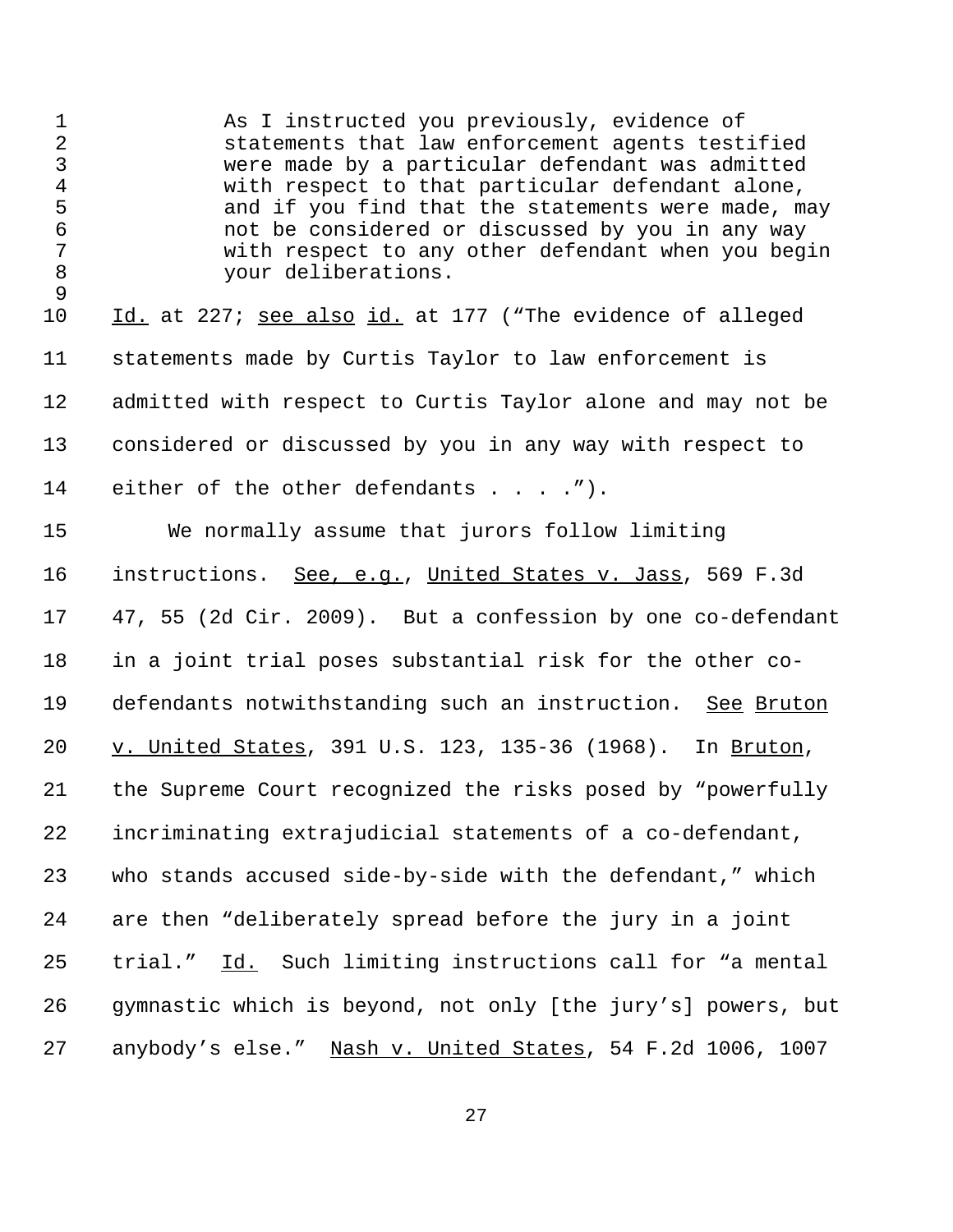1 (2d Cir. 1932) (L. Hand, J.). The risk is heightened when the circumstances deprive a defendant of the constitutional right to confront the witnesses against him. See Gray v. Maryland, 523 U.S. 185, 196 (1998).

 "The crux of [the Confrontation Clause] is that the government cannot introduce at trial statements containing accusations against the defendant unless the accuser takes the stand against the defendant and is available for cross examination." Jass, 569 F.3d at 55 (internal quotation marks omitted). When the confession of one defendant implicates his co-defendants, Bruton demands "a redaction and substitution adequate to remove the 'overwhelming probability' that a jury will not follow a limiting instruction that precludes its consideration of a redacted confession against a defendant other than the declarant." 16 Id. at 60. Accordingly, "redacted confessions 'that simply replace a name with . . . *obvious indications of alteration*' fall within Bruton because they 'refer[ ] directly to the 19 "existence" of the nonconfessing defendant.'" Id. at 58 (quoting Gray, 523 U.S. at 192) (emphasis in original).

 Redactions and substitutions can avoid Bruton error if the altered statement uses words "that might actually have been said by a person admitting his own culpability in the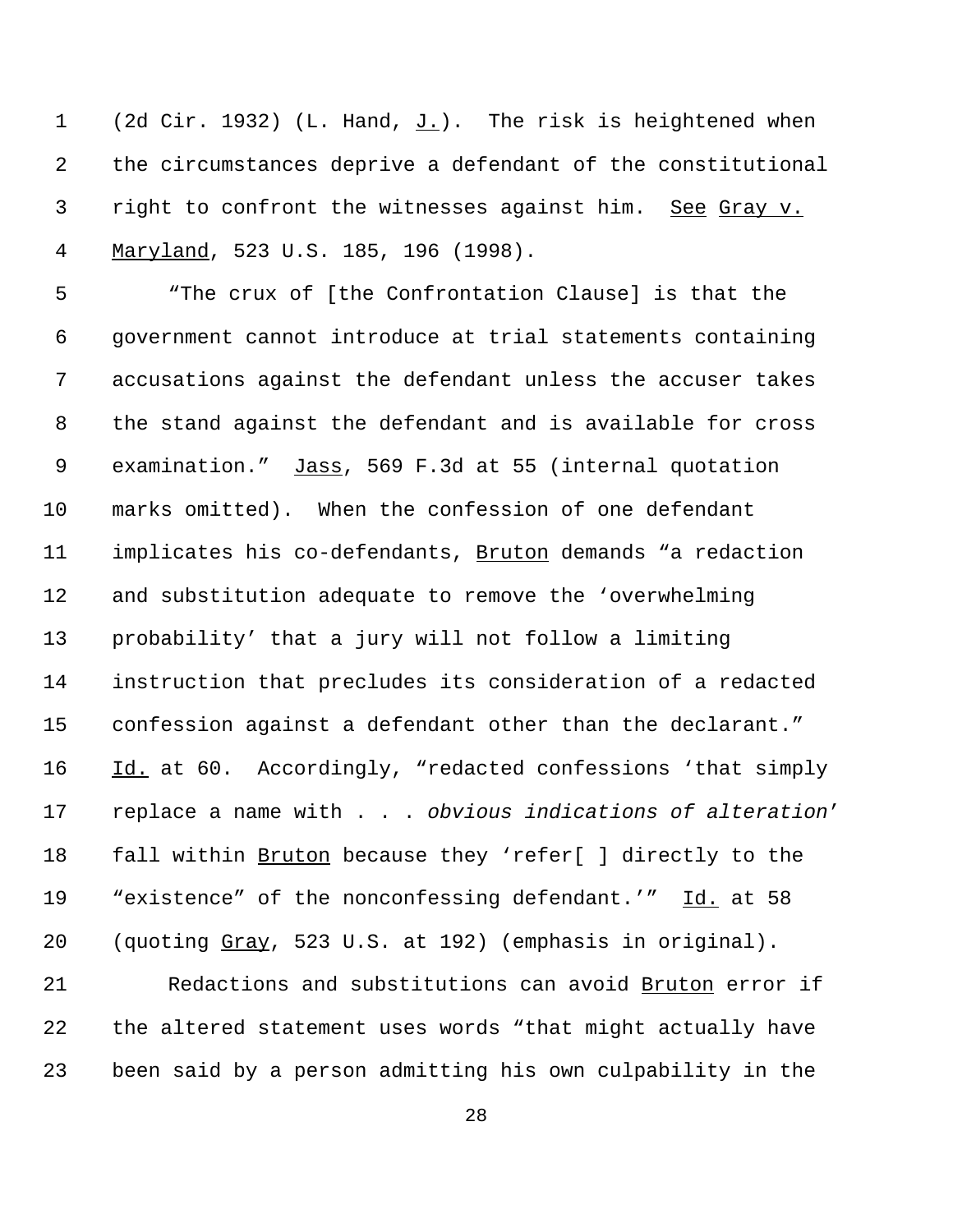charged conspiracy while shielding the specific identity of his confederate." Id. at 62. Along these lines, we have previously allowed proper names to be replaced with the 4 following terms (among others): "another person," id. at 59; 5 "others," "other people," and "another person," United States v. Tutino, 883 F.2d 1125, 1135 (2d Cir. 1989); the pronoun "he," United States v. Kyles, 40 F.3d 519, 526 (2d Cir. 1994); "this guy," "another guy," and "similar language," United States v. Williams, 936 F.2d 698, 699, 701 (2d Cir. 1991); and "friend," United States v. Benitez, 920 F.2d 1080, 1087 (2d Cir. 1990). We explicitly left open, however, "the possibility of a neutral-word substitution being so conspicuously awkward" that the alteration becomes 14 obvious. Jass, 569 F.3d at 61; see also Tutino, 883 F.2d at 1135 (upholding redacted statement where "the jury never knew that [the declarant's] original statement named names").

 The redactions here suggest that Taylor's original statements contained actual names. Throughout, Luana Miller's name is used--without redaction--conjoined with reference to persons who are unnamed: "LUANA MILLER and two other individuals"; "The person waiting with LUANA MILLER and TAYLOR"; and "TAYLOR, LUANA MILLER, and the driver." If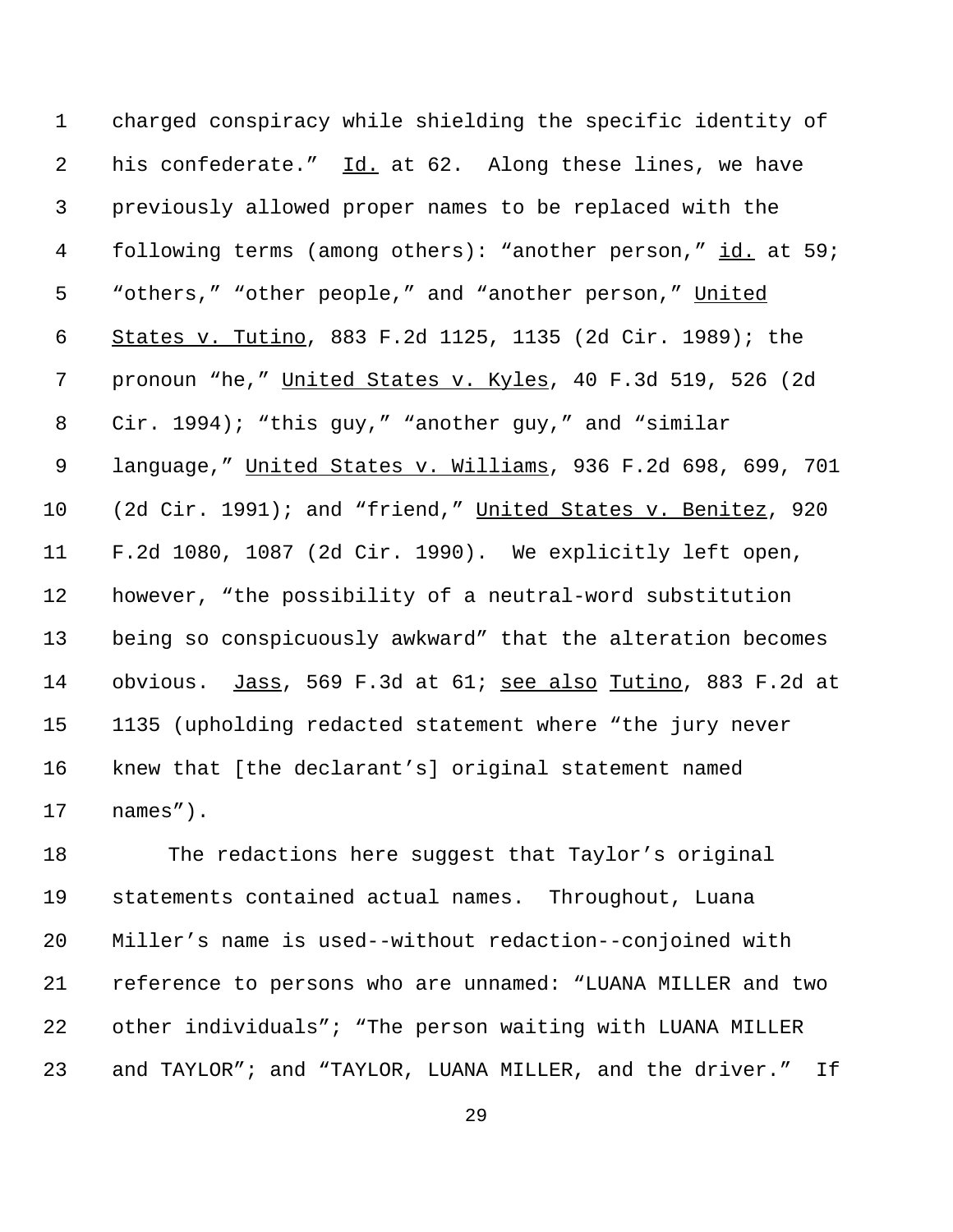Taylor had been trying to avoid naming his confederates, he would not have identified one of them--Miller--in the very phrase in which the names of the other confederates are 4 omitted.<sup>5</sup> The jurors would notice that Miller is the one person involved who was cooperating, and would infer that the obvious purpose of the meticulously crafted partial redaction was to corroborate Miller's testimony against the rest of the group, not to shield confederates.

 Moreover, the wording of the statement suffers from stilted circumlocutions: "The robbery was the idea of the person who waited with Luana Miller and Taylor at the gas station"; "Luana Miller and the other person who had waited with Taylor at the gas station came up with the plan"; "[A]ll four of them went to the house of the mother of one of the other individuals." And reference to "two other individuals" is suspiciously closer to the speech of a prosecutor than that of a perpetrator.

18 In Jass, we suggested that the following redaction would be inadequate: "When I realized the guard had pulled the alarm, I turned and said to another person, 'Look, other

 <sup>5</sup> There was no evidence Taylor knew of Miller's cooperation at the time of his arrest; Miller did not sign a formal cooperation agreement with the government until months later.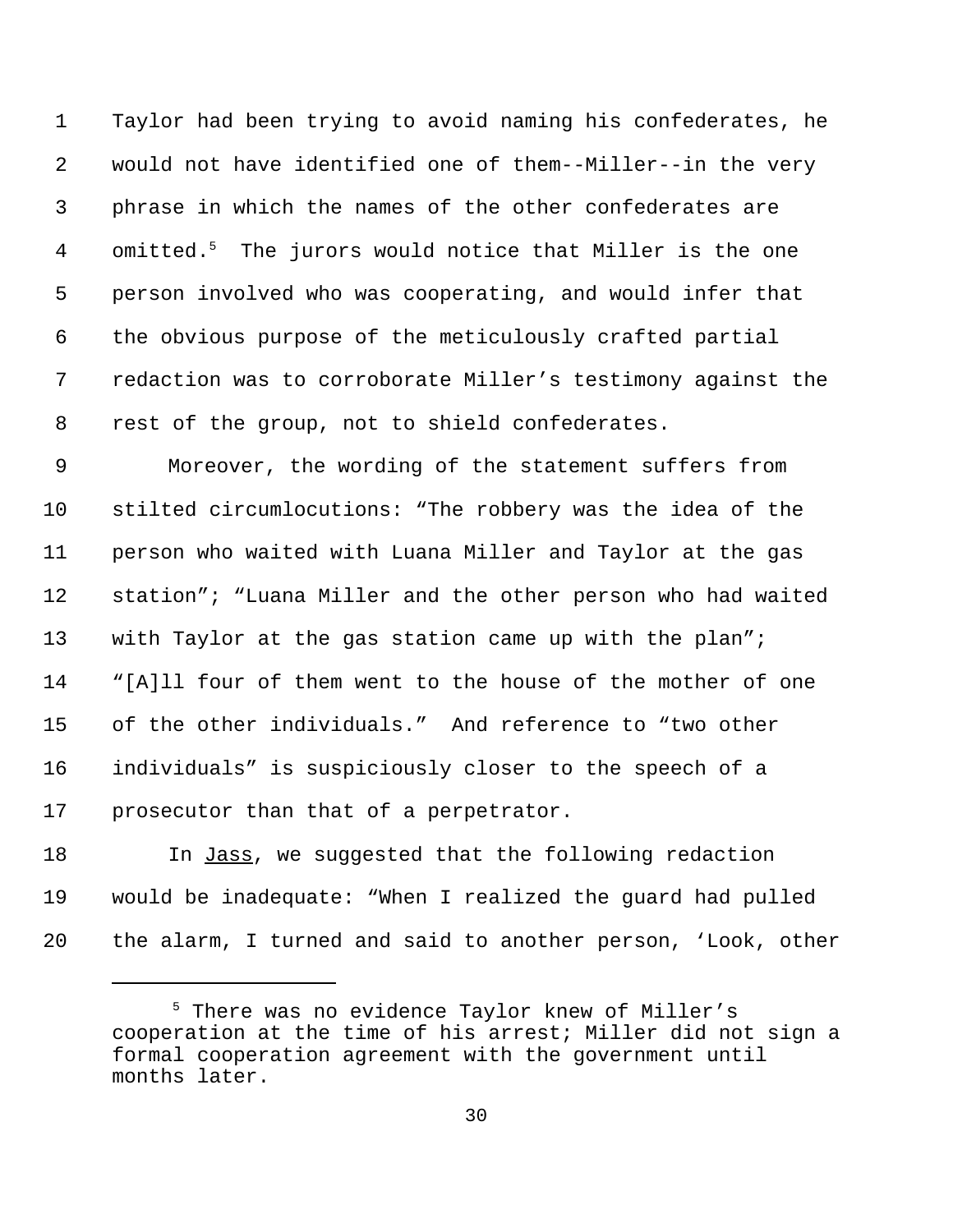person, we have to get out of here.'" 569 F.3d at 62. Taylor's redacted statement betrays a similar flaw in referencing Vasquez, who drove the car: "the driver was running late. When the driver got there, he drove the three of them"; "The driver then drove the car back to the Bronx." These sentences reflect a mechanical substitution of the driver's role for the driver's name.

 Once it becomes obvious that names have been pruned from the text, the choice of implied identity is narrow. The unnamed persons correspond by number (two) and by role to the pair of co-defendants. This "obviously redacted confession . . . points directly to the defendant[s], and it accuses the defendant[s] in a manner similar to . . . a 14 testifying codefendant's accusatory finger." Gray, 523 U.S. at 194. The jury could immediately infer, on the evidence of the redacted confession alone, that Taylor had likely 17 named the co-defendants. See Jass, 569 F.3d at 57 ("The inferences . . . involve statements that, despite redaction, obviously refer directly to someone, often obviously the defendant, and which involve inferences that a jury ordinarily could make immediately, even were the confession 22 the very first item introduced at trial." (quoting Gray, 523 U.S. at 196)).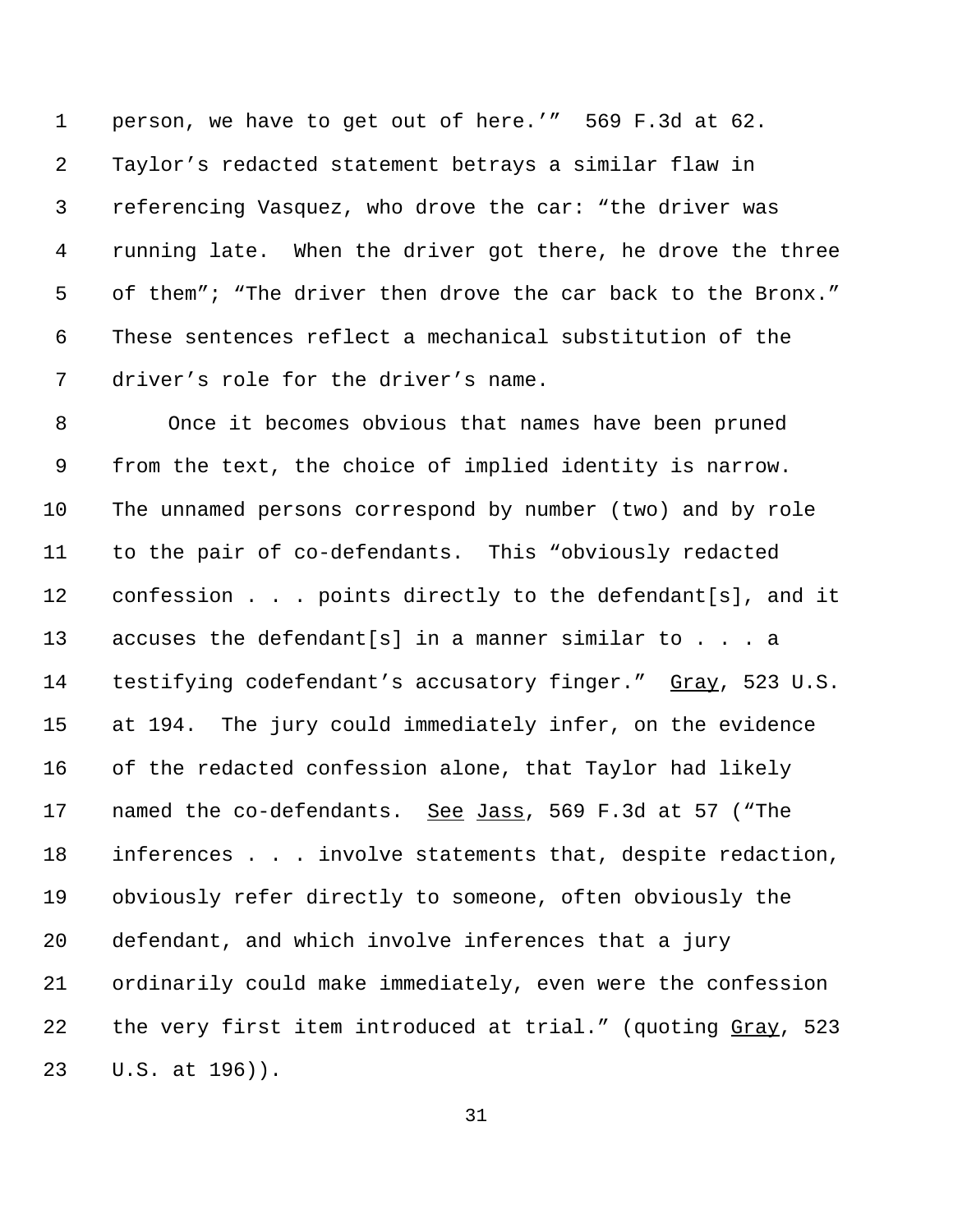| $\mathbf{1}$   | Jass does not require the most natural and colloquial                |
|----------------|----------------------------------------------------------------------|
| $\overline{2}$ | rendering of how a drug thief would have shielded the                |
| 3              | identity of his confederates. But the awkward                        |
| 4              | circumlocution used to reference other participants, coupled         |
| 5              | with the overt naming of Luana Miller (only), is so                  |
| 6              | unnatural, suggestive, and conspicuous as to offend Bruton,          |
| 7              | Gray, and Jass. <sup>6</sup>                                         |
| 8              |                                                                      |
| 9              | v                                                                    |
| 10             | Rosario and Vasquez also argue that the admission of                 |
| 11             | Taylor's post-arrest statements caused prejudicial                   |
| 12             | spillover. <sup>7</sup> Because we vacate the convictions of Rosario |
|                |                                                                      |

 $7$  Vasquez raises two other arguments on appeal that may have some bearing on the proceedings upon remand. First, Vasquez argues that the district court erred by limiting his cross-examination of Miller on the circumstances surrounding Rosario's possession of a gun. Second, Vasquez argues that the district court delivered an unbalanced jury instruction on the significance of the ledger found in his pocket after his arrest. We see no abuse of discretion on either score.

 $6$  After briefing and oral argument in this appeal, Taylor and Vasquez sought to raise an issue recently addressed by the Supreme Court in Alleyne v. United States, 133 S. Ct. 2151 (June 17, 2013): whether their "brandish[ing]" of a firearm in connection with a crime of violence--an element of the offense increasing the mandatory minimum sentence--was found by the jury beyond a reasonable doubt. Although we need not reach this issue (because we vacate their convictions on other grounds), the challenge has no merit; the jury did make the necessary finding. See, e.g., Verdict Form 5; Tr. 1194.